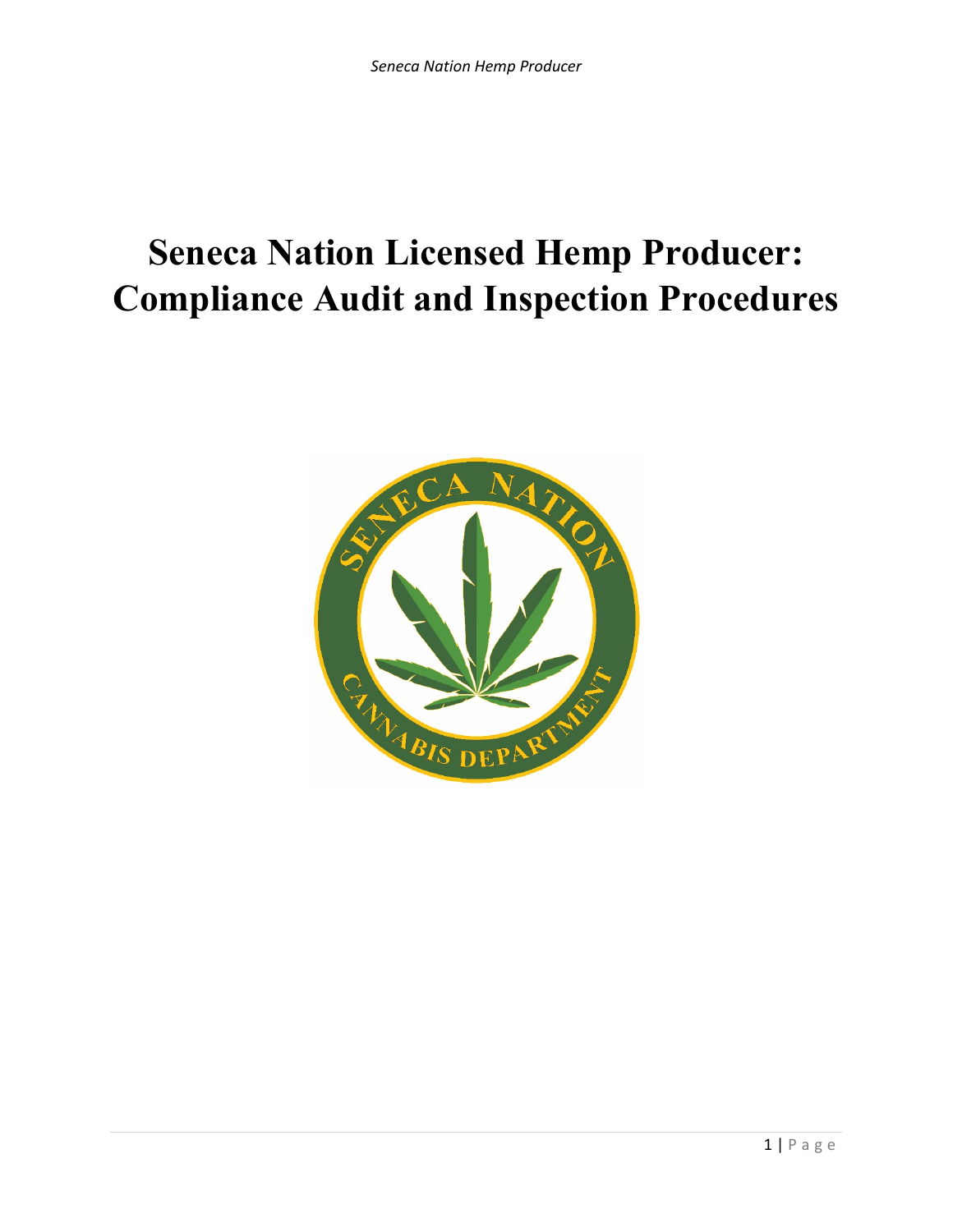# TABLE OF CONTENTS

| 1. |    |  |
|----|----|--|
| 2. |    |  |
| 3. |    |  |
| 4. |    |  |
| 5. |    |  |
| 6. |    |  |
|    |    |  |
|    |    |  |
|    |    |  |
|    |    |  |
|    |    |  |
|    | F. |  |
|    |    |  |
|    |    |  |
|    | L  |  |
|    | J. |  |
|    |    |  |
|    |    |  |
|    |    |  |
|    |    |  |
|    |    |  |
|    |    |  |
|    |    |  |
|    |    |  |
|    |    |  |
|    | T. |  |
|    |    |  |
|    |    |  |
|    |    |  |
|    |    |  |
|    |    |  |
|    |    |  |
| 7. |    |  |
| 8. |    |  |
| 9. |    |  |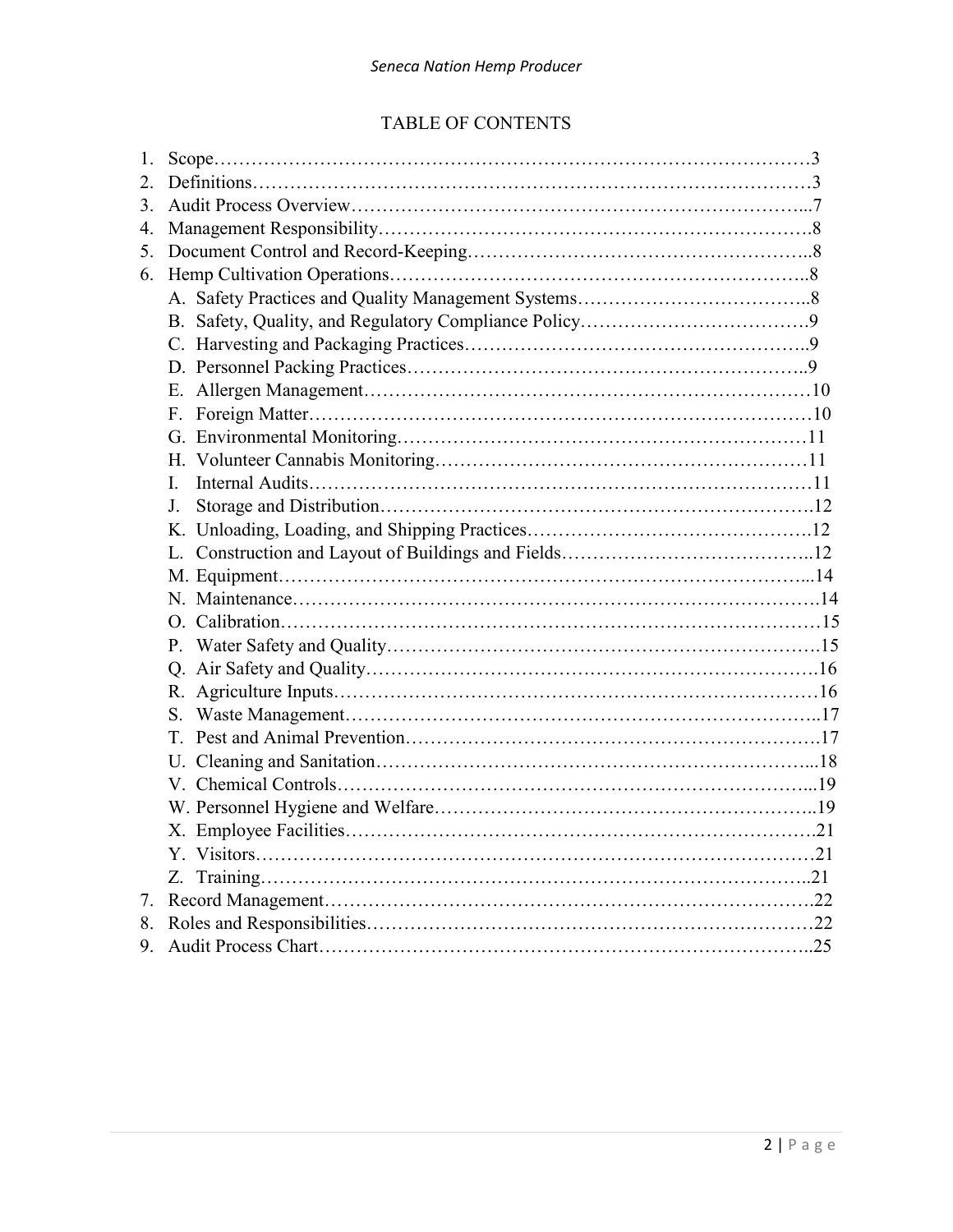# **1. SCOPE**

- A. **Purpose** This practice identifies the minimum requirements for the planning, conduct, and reporting of compliance audits of a hemp business. It provides information on terms, procedures, and responsibilities. It applies to seed farming (breeding), growing of hemp plants, harvesting (pre-harvest and post-harvest) of hemp plants, and packaging of raw hemp inflorescences without further processing (e.g. Whole Flower, pre-rolls, etc.).
- B. **Intent** The intent is to provide specific instruction needed to develop reliable audit and inspection programs and procedures that are used to conduct audits and inspections that produce credible, consistent, and objective evidence and findings related to compliance with one or more standards, regulations, policies, best practices, or quality specifications.
- C. **Disclaimer** -- Compliance with this document does not excuse failure to comply with any other applicable laws or regulations. If needed, contact your immediate supervisor for any situation not addressed in this document.

## **2. DEFINITIONS**

Action plan – means a plan to correct negative audit findings and close compliance gaps.

Adulteration – means to make imperfect by adding extraneous, improper, or inferior ingredients.

Allergen – means substances that cause an exaggerated immune response in some people and that may result in a runny nose, watery and/or itchy eyes, a rash, wheezing, serious illness or (occasionally) death.

Audit – *see Compliance audit.*

Audit authority – means the Hemp Compliance Administrator (HCA) or its designee.

Audit criteria – means the set of requirements that are applicable to the objective and scope of an audit.

Audit data – means data collected during an audit to support the audit findings.

Audit finding – means a statement of the audited entity's conformity/ nonconformity of each question or criteria at the time of the audit.

Audit objective(s) – means broad statement(s) of what the audit intends to accomplish.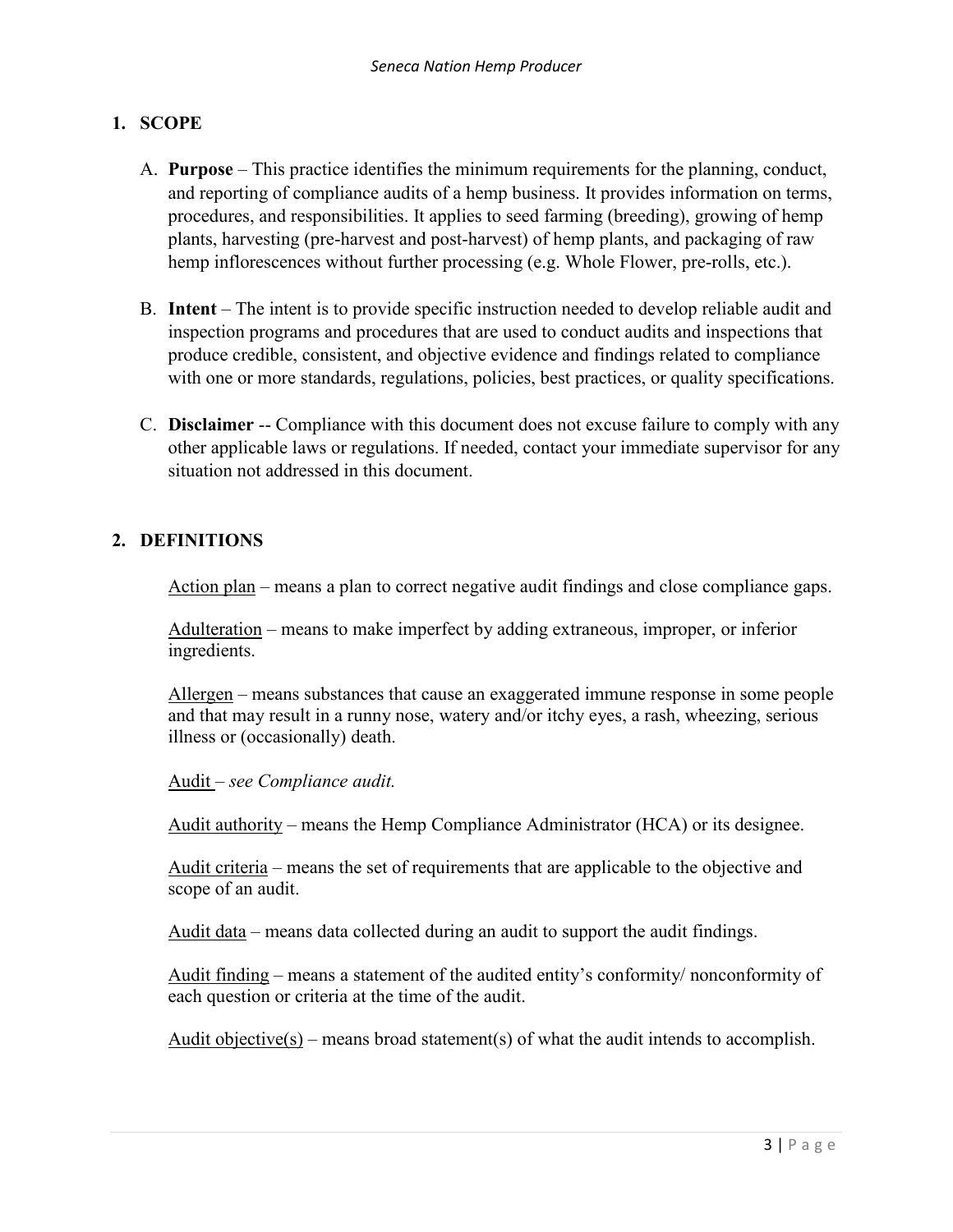Audit plan – means documentation that describes the objective, scope, specific responsibilities, schedule, logistics, deliverables, completion requirements and other plan details for a particular audit.

Audit program – means an auditing body's procedures, protocols, methods, and techniques for conducting an audit.

Audit program supplier – means an entity that develops and provides a program of audit procedures and protocols that can be used repeatedly by auditing bodies to conduct consistent and reliable audits.

Audit protocol – means standard methods for the collection of audit data.

Audit report – means a written summary that provides the context or objectives of the audit, relevant background information, the audit findings, and objective audit data that provides evidence to support the findings.

Audit scope – means a description of what is to be audited.

Audit team – one or more auditors responsible for conducting an audit. The audit team may be supported by technical experts and auditors-in-training.

Audited entity – means a facility, organization, or part thereof, that is the subject of an audit.

Auditing body – means the Hemp Compliance Administrator or Seneca Nation Cannabis Department designee that plans and conducts an audit, and provides the audit report.

Auditor – means a person qualified to conduct an audit. A member of an audit team.

Authority having jurisdiction – means the Seneca Nation Hemp Production Ordinance and accompanying rules and other documents to support the program, as administered by the HCA or its designee.

 $Calibration$  – means the adjustment of an instrument for accuracy relative to an established standard.

Certificate of analysis – means a document containing test results that are provided to the customer by the supplier to demonstrate that hemp meets the defined test or at least provides results of requested tests.

Contamination – means a condition that can affect a product that has been exposed to and faced introduction of foreign matter, including filth, a poisonous substance or pests, disease-causing microorganisms or parasites, or toxins.

Control point – means any step in the process at which a hazard can be controlled, reduced, or eliminated.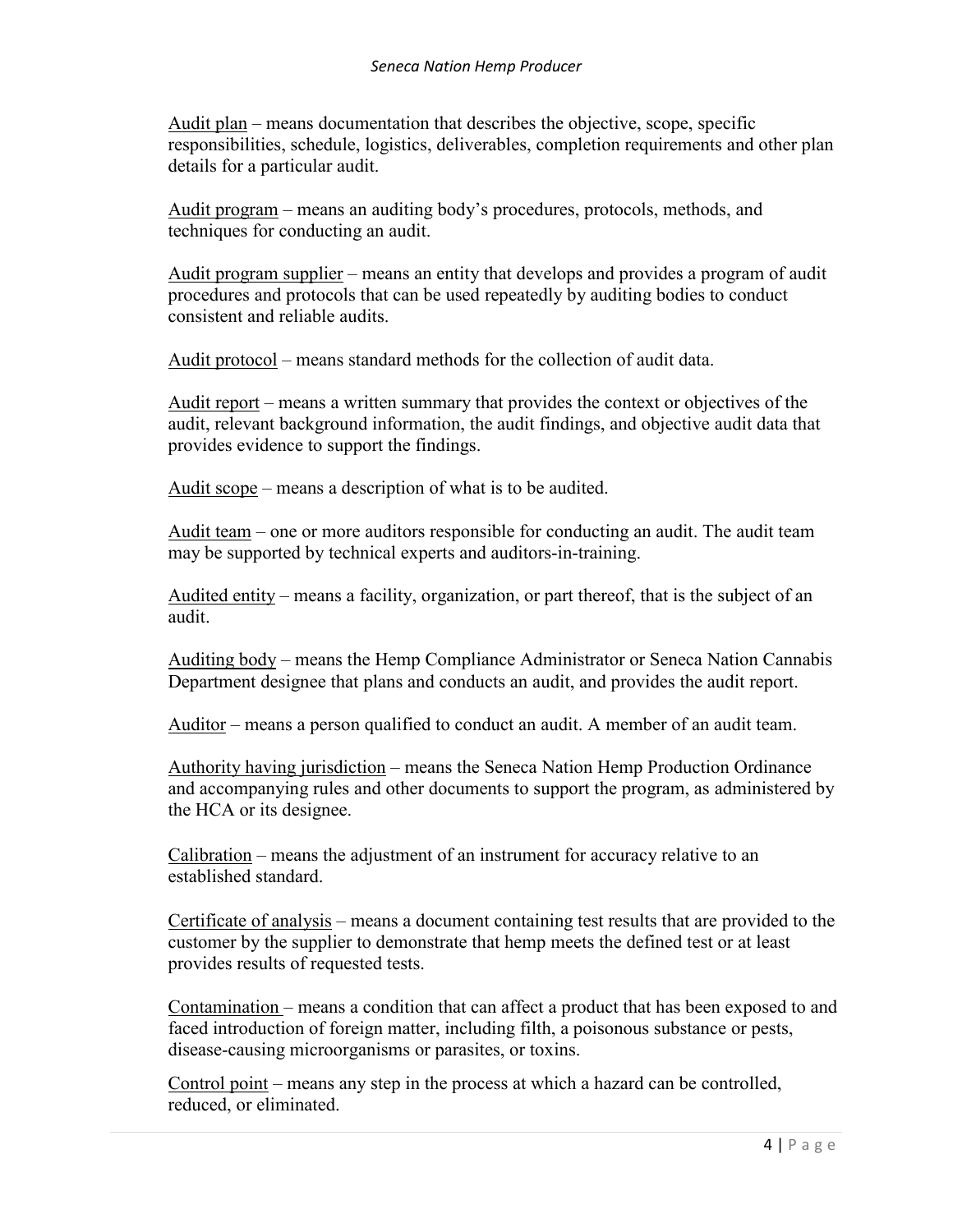Cross-contamination – means a situation that occurs when microorganisms, allergens, chemicals, or other hazards that are carried by utensil, hands, towels or other items are transferred from one product, raw material, or surface to another.

Compliance audit – means a comprehensive, systematic, documented, and objective assessment of an audited entity to evaluate and report objective evidence of compliance relative to predefined audit criteria.

Compliance gap – means a condition that does not meet the requirements of one or more applicable standards, regulations, policies, best practices, or quality specifications.

Documents – means written policies, processes, procedures, plans, standards, specifications, and other written information that governs the conduct of a business. Documentation also includes records.

Foreign matter – means any substance or object that does not naturally or normally belong in a product.

Hazard – means a biological, chemical, or physical agent that is reasonably likely to cause illness or injury in the absence of a control.

Hemp operation – means a person, group of persons, or business entity that cultivates, processes, manufactures, tests, distributes, stores, markets, sales, or otherwise handles hemp, or products containing cannabis/hemp.

Independence – means a condition characterized by organizational standing where an auditor is free to conduct an audit without being controlled or influenced by others.

Integrated Pest Management (IPM) – means an effective and environmentally sensitive approach to pest management that relies on a combination of common-sense practices. The information in combination with available pest control methods are used to manage pest damage by the most economical means and with the least possible hazard to the people, property, and environment.

Lead auditor – means an auditor designated to lead and manage the audit.

Mitigation Strategies – means the controls to remove, or reduce to an acceptable level, an identified risk, vulnerability, or threat.

Objective evidence – means information collected that someone when reviewing an audit report can inspect and evaluate for themselves.

Objectivity – means a condition characterized by the absence of bias, influences, and conflicts of interest that affect or have the potential to compromise audit findings.

Open audit issue – means a potentially negative audit finding that cannot be verified or resolved without additional time and information.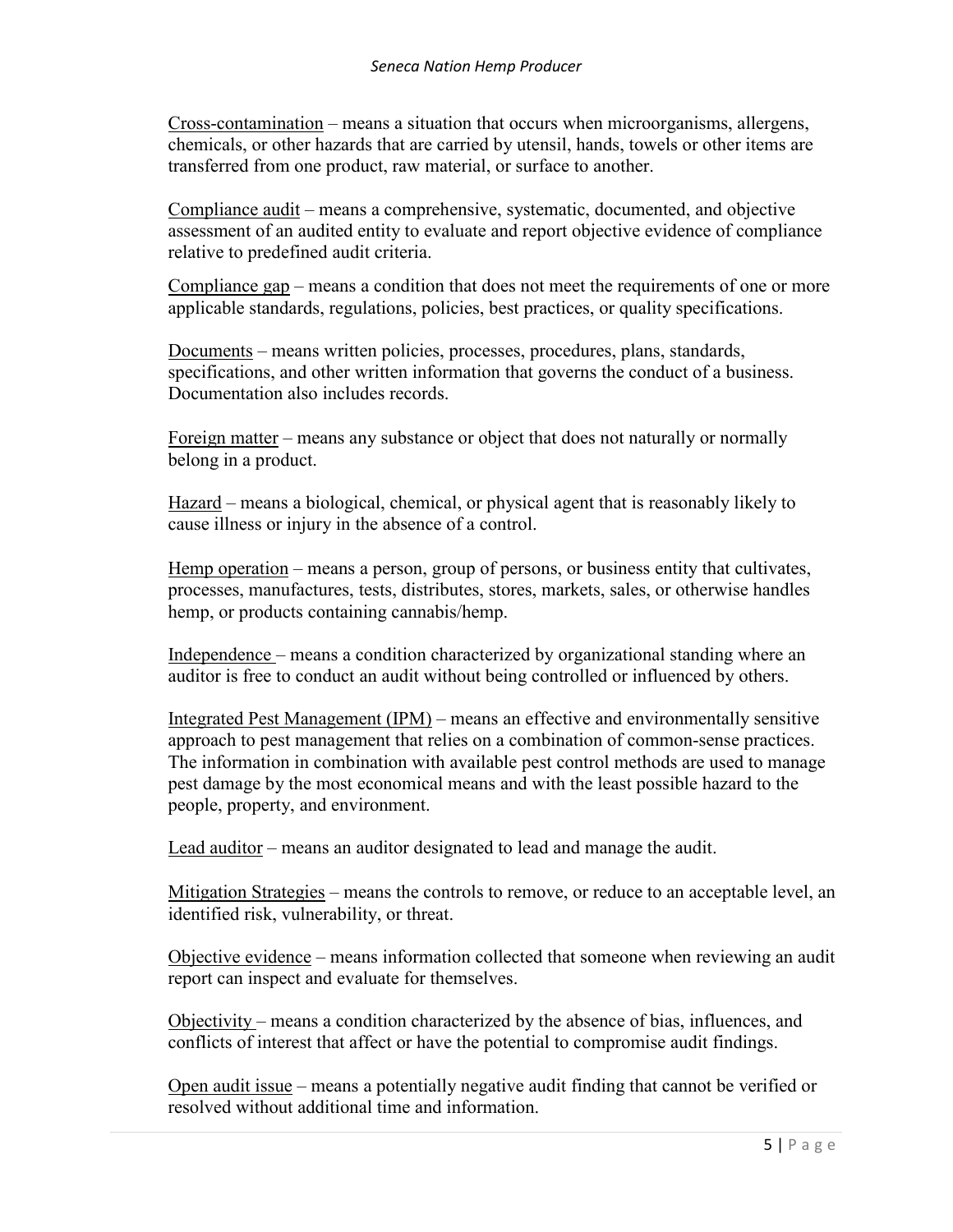Period under review – means the time interval over which conditions at the audited entity are evaluated against audit criteria.

Personal Protective Equipment – means protective clothing, helmets, goggles, or other garments or equipment designed to protect the wearer's body from injury or infection. The hazards addressed by protective equipment include physical, electrical, heat, chemicals, biohazards, and airborne particulate matter.

Pest – means any objectionable insect or other animal including but not limited to birds, rodents, flies, mites, and larvae.

Pest harborage – means any condition or structural defect that provides a place for pests to live and reproduce.

Physical inspection – means first-hand observation and assessment of the audited entity conditions.

Potable water – means water suitable for drinking, free from pollutants and harmful organisms, and conforms to local legal requirements.

Raw material – commodities, parts or substances that are assembled or processed to form a final product.

Records – means an audited entity's documentation and other forms of recorded information.

Risk – means the likelihood of an occurrence and the size of the consequences of an adverse event.

Risk analysis – the likelihood of an occurrence and the size of the consequences of an adverse event.

Risk assessment – means the process of identifying a hazard and characterizing the risk presented by that hazard in qualitative or quantitative terms.

Root cause – means the underlying cause(s) of a problem.

Standard Operating Procedure (SOP) – means a set of step-by-step instructions compiled by a site to help employees carry out operations.

Supplier – means a person or organization that provides a product or service.

Threat assessment – means a risk assessment designed to examine a location's processes for potential product security or other security risks.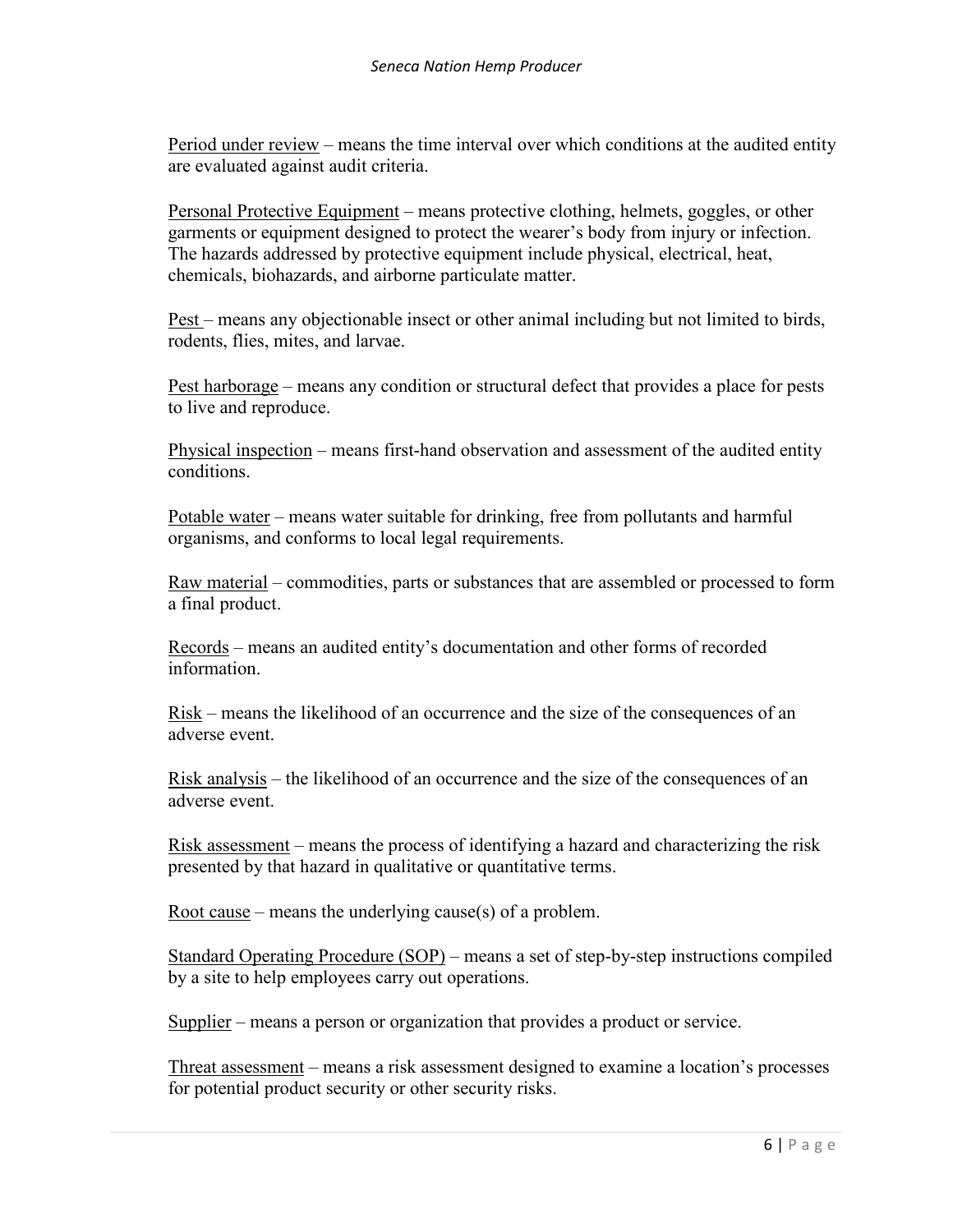Traceability – means the identification of any suspect raw material of finished product and its initial shipment location.

Validation – means the confirmation of plausibility for a specific intended use or application through the provision of objective evidence that specified requirements have been fulfilled.

Verification – means the confirmation of truthfulness through the provision of objective evidence that specified requirements have been fulfilled.

Vulnerability assessment – means a risk assessment designed to examine processes and the supply chain for potential fraud.

Working papers – means paper, electronic documentation, or both developed or collected by the auditing body and its auditors relating to an audit.

#### **3. AUDIT PROCESS OVERVIEW**

- A. An audit involves a minimum of three activities**:**
	- 1. **Audit Preparation**
		- a. Prior to conducting an audit, the HCA or its designee, coordinates, organizes, and communicates the activities for conducting an effective and efficient audit.

#### 2. **Conducting the Audit**

a. The audit is conducted per plan by the audit team member(s) to assess the operation by collecting objective evidence, working papers, and audit findings. The audit activities can occur remotely, during an on-site visit, or both as specified by the audit plan.

#### 3. **Reporting Findings**

a. The audit findings, objective evidence, and working papers are organized to produce a clear and concise audit report. Depending on the objectives and scope, the audit report is shared with the HCA or its designated auditing authority, audited entity, or others as defined in the Ordinance, Rules, and other policies thereof. Reporting the audit findings occurs after conducting the audit is completed; however, preparatory reporting may occur earlier in the process.

#### B. Follow-up Audit

In most cases the objective of an audit is to identify and execute corrective/ preventative actions to address compliance gaps and reduce various gaps and reduce various risks. A follow-up audit can be conducted to verify that such actions have resolved compliance gaps.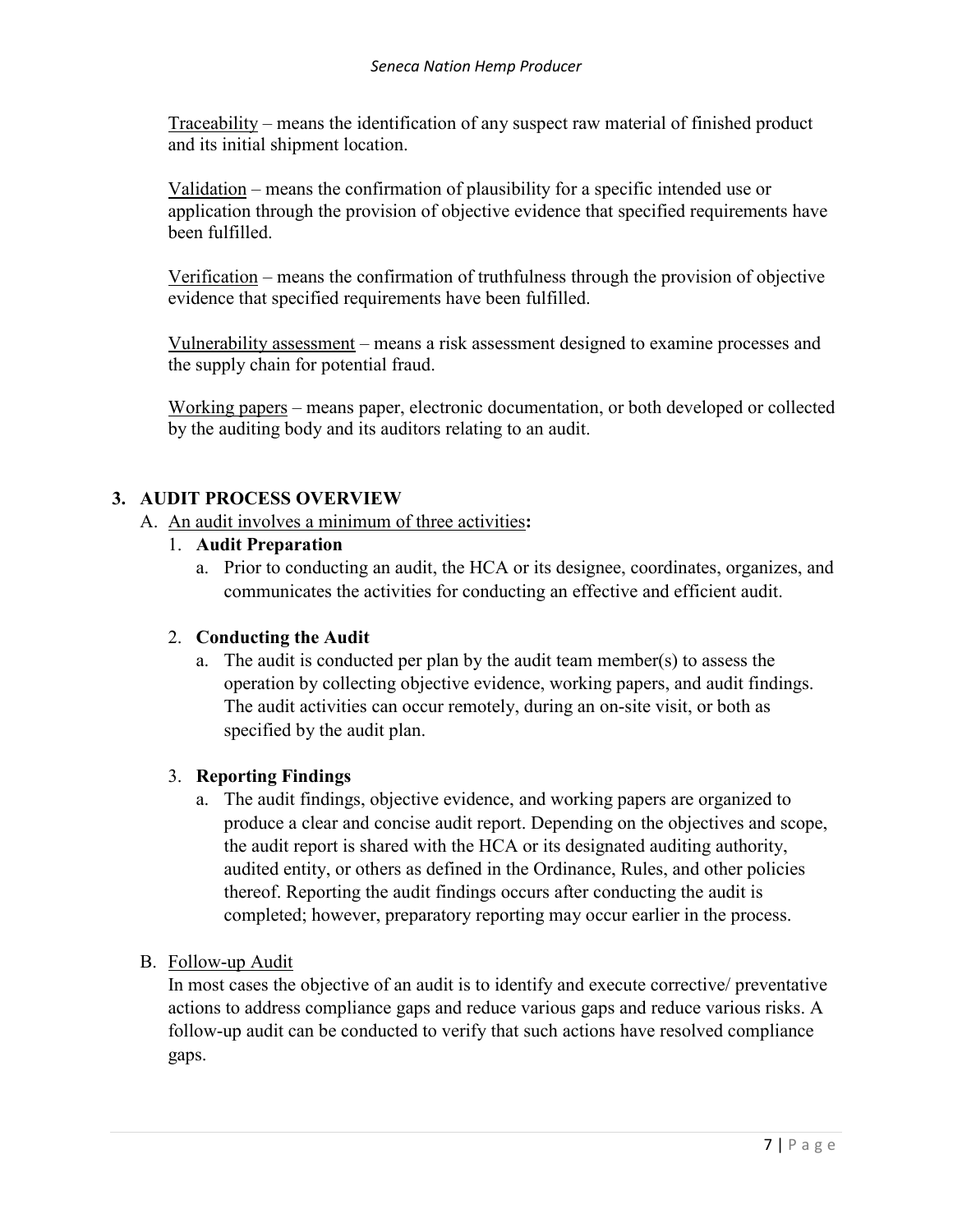# **4. MANAGEMENT RESPONSIBILITY**

## A. **Organizational Structure**

The Licensee shall have an organizational chart showing the reporting structure of the company. The organizational chart shall clearly document what personnel are responsible for safety and quality. The location shall:

- 1. Ensure there are documented job descriptions for all personnel involved in operational safety and quality.
- 2. Identify personnel responsible for operational safety and Quality Management Systems; and have documented back-up personnel.
- 3. Ensure personnel have training or experience to substantiate qualifications to manage such systems.

# **5. DOCUMENT CONTROL AND RECORD-KEEPING**

#### A. Document Control

The Licensee shall have a procedure in place to manage documents that are part of safety, quality management systems, or compliance. The document control procedures shall include:

- 1. A master list of all controlled documents.
- 2. A method for the identification of the most current version.
- 3. The process for the authorization of amendments for changes to any documents.

## B. Record-Keeping

The Licensee shall have a procedure in place to maintain legible records for a time period that meets legal requirements. Records may also be in the form of pictures, videos, or other forms of media. Records shall be readily accessible and be stored securely to prevent damage, theft, or unwanted changes. Records that are stored electronically shall be limited to authorized personnel unless otherwise specified by the Licensee. Records shall be backed up to prevent loss.

## **6. HEMP CULTIVATION OPERATIONS**

# A. **Safety Practices and Quality Management Systems**

Licensee shall have a system in-place that promotes the production of safe and quality hemp within the bounds of applicable law(s) and regulation(s). The system may be in an electronic format and/or hard copy. At minimum the system shall:

1. Be implemented and readily available to all relevant staff.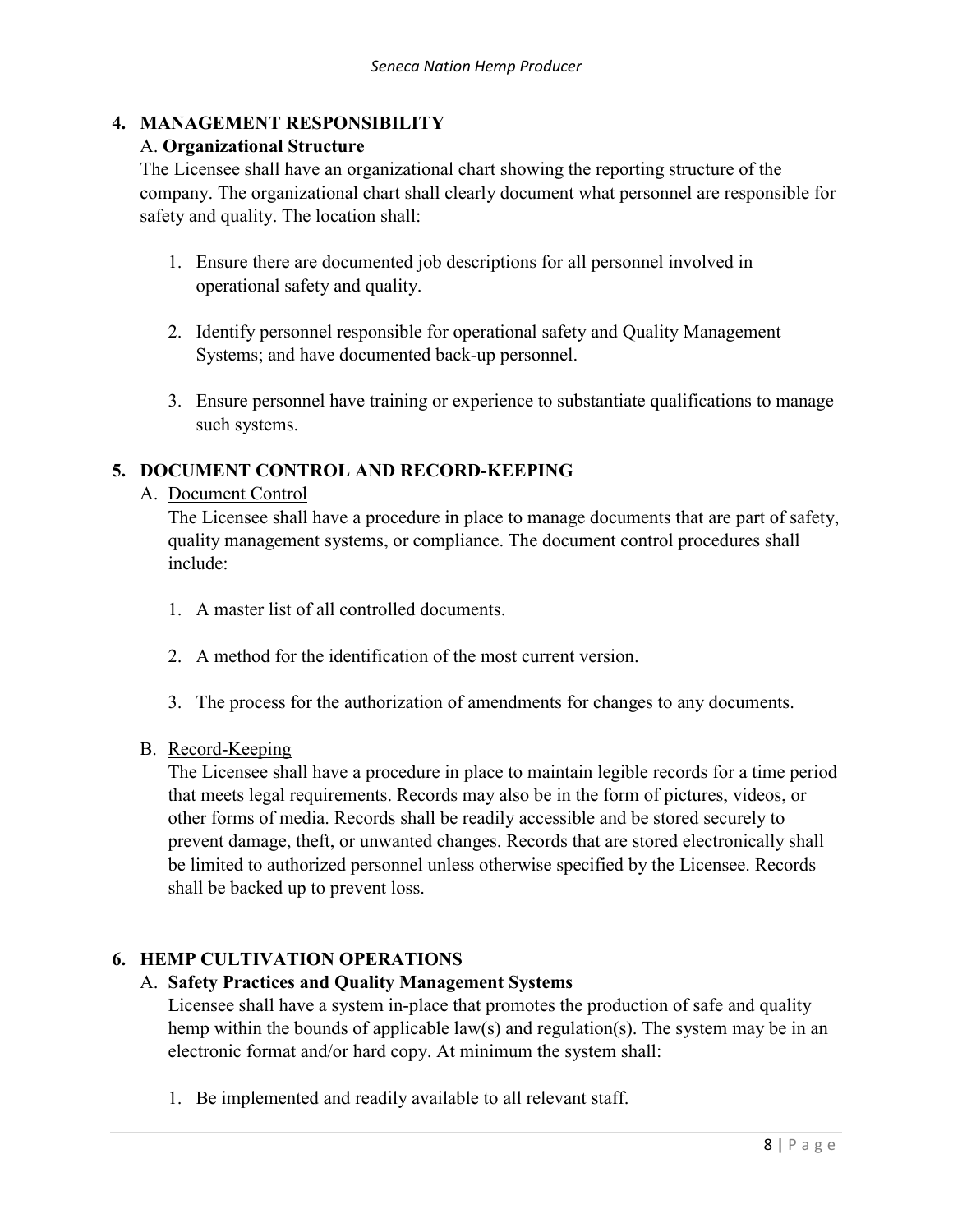- 2. Include all Standard Operating Procedures (SOPs), any pre-requisite programs, forms, logs, diagrams, placards, and other supporting documentation.
- 3. Include a copy of relevant regulations and other supporting documentation to support and implement regulatory compliance.
- 4. Be maintained and updated as necessary.

## B. **Safety, Quality, and Regulatory Compliance Policy**

The Licensee shall have a documented operational safety, quality, and regulatory compliance policy that states the Licensee's commitment and be communicated to all applicable staff.

#### C. **Harvesting and Packaging Practices**

The location shall have a system in place to ensure that all personnel involved in harvesting do not negatively affect the safety or quality of the product. The location shall have in place a documented procedure for personnel harvesting practices. The procedure shall include:

- 1. The methods used for the inspection of harvested products and how the location removes any physical hazards.
- 2. The methods for the exclusion of damaged, decayed, or adulterated product from being harvested.
- 3. How the location ensures that product that comes in contact with the ground is excluded from harvesting unless it is being used for extraction.
- 4. What measures are in place to ensure harvesting equipment or tools are kept clean and do not pose a risk to the safety or quality of the product.
- 5. How the location ensures the application of agricultural inputs does not negatively affect the product safety or quality.
- 6. Measures are taken to mitigate cross-contamination of cannabis plants from agricultural inputs, cleaning agents, personnel, or other factors that could potentially cross-contaminate products.

## D. **Personnel Packing Practices**

 The location shall have a system in place to ensure that all personnel involved in packaging do not negatively affect the safety or quality of the product. The location shall have in place a documented procedure for personnel packaging practices. The procedures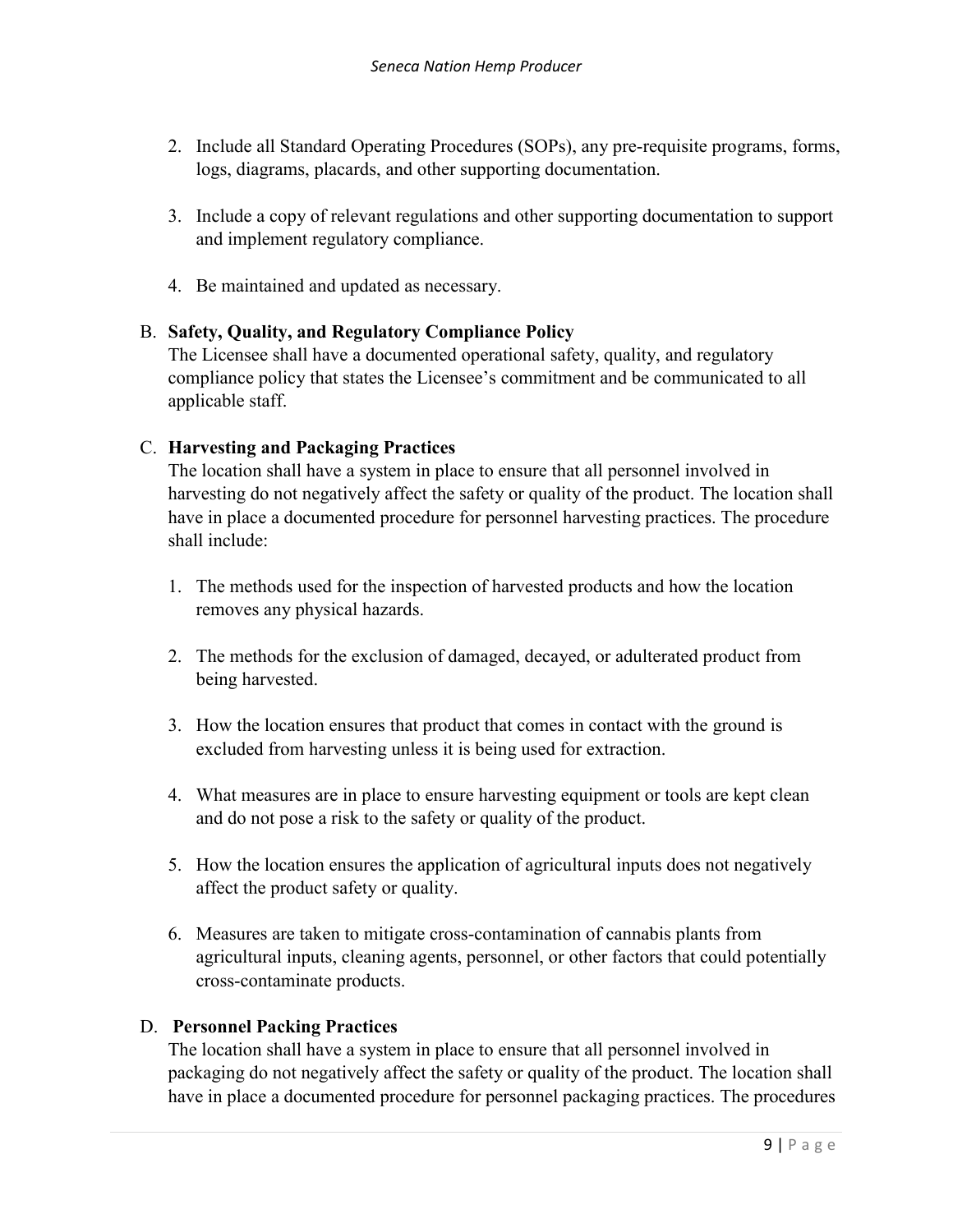shall include a provision for packaging materials, equipment, and/or tools to ensure they are inspected before use and are free from contamination or exposure to the ground.

## E. **Allergen Management**

The Licensee shall have in place a documented procedure for the control of unintended allergenic materials. The procedure shall include:

- 1. A risk assessment of unintended allergen cross-contamination from suppliers, employees, and visitors.
- 2. How the location addresses unintended allergens from entering the harvesting, packing, or storage operation areas.

#### F. **Foreign Matter**

A. Foreign Matter Control

The location shall exclude all wood, glass, brittle plastic, ceramics, or other similar materials from areas where raw product is handled, where possible. The location shall keep all pallets clean and in good repair. The location shall have in place a documented procedure for the control of foreign matter. The procedure shall include:

- 1. An inspection process to ensure the facility, equipment and tools remain in good repair as not cause a potential foreign matter contamination.
- 2. Provision for the protection of the damage, breakage or deterioration of wood, glass, brittle plastic, ceramic or other similar objects that cannot be removed from the harvesting or field packaging area and how the location monitors the objects.
- 3. Methods for how the location controls the use of metal cutting instruments used in harvesting and field packaging operations.
- B. Foreign Matter Detection

The location shall conduct a risk assessment to determine If the use of foreign matter detection equipment is necessary. If the location uses foreign matter detection equipment during field packaging it shall be fit for its purpose and effectively remove or detect foreign matter. The location shall have in place a documented procedure for the detection of foreign matter, appropriate to the location's risks. The procedure shall include:

- 1. How the location plans to detect foreign matter.
- 2. The methods used to monitor and verify foreign matter detection.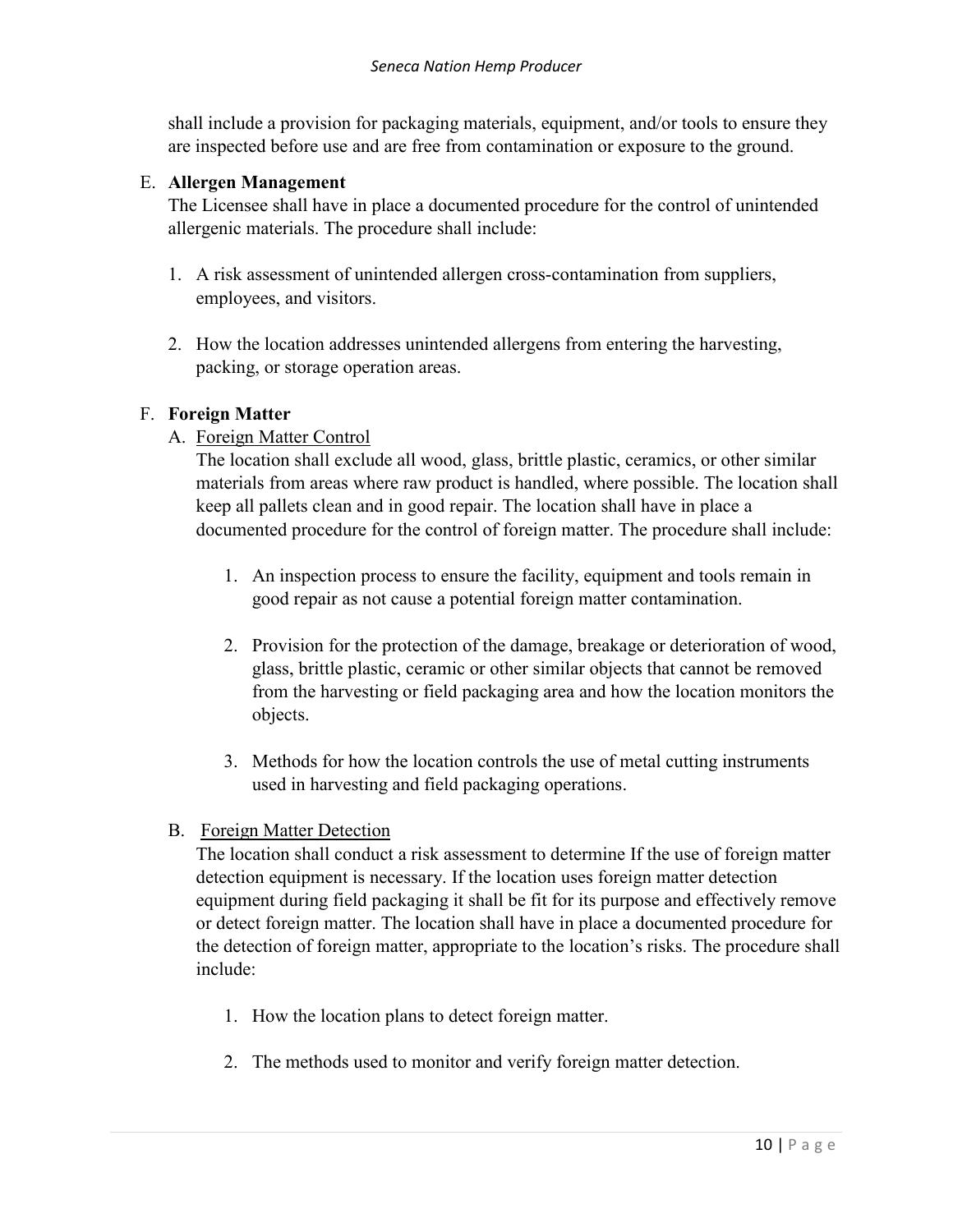- 3. Provision for the inspection and investigation of foreign matter that is removed by detection devices.
- 4. The calibration of foreign matter detecting equipment.
- C. Managing Foreign Matter Contamination

The location shall have in place a documented procedure for the management of foreign matter contamination. The procedure shall include:

- 1. The methods used to quarantine and inspect the area of the foreign matter contamination.
- 2. The methods used to remove and clean the foreign matter contamination.
- 3. The methods used and responsibility for deciding if the potentially affected product is usable or to be disposed of.

## G. **Environmental Monitoring**

The location shall have in place a documented procedure for environmental monitoring for any area where raw hemp, hemp flower, or hemp biomass is being packaged. The procedure shall include:

- 1. Person(s) responsible for the environmental monitoring program.
- 2. A risk assessment that outlines the methods, frequency, and limits that are used for sampling.
- 3. Trending of environmental records.

## H. **Volunteer Cannabis Monitoring (Outdoor Production)**

The location shall have in place a documented procedure for volunteer cannabis monitoring and disposal. The procedure shall include:

- 1. Person(s) responsible for the volunteer cannabis monitoring program.
- 2. A risk assessment that outlines methods and frequency of the monitoring program.
- 3. The process of notifying the HCA and record-keeping.
- 4. The methods of disposal pursuant to the Ordinance.
- I. **Internal Audits**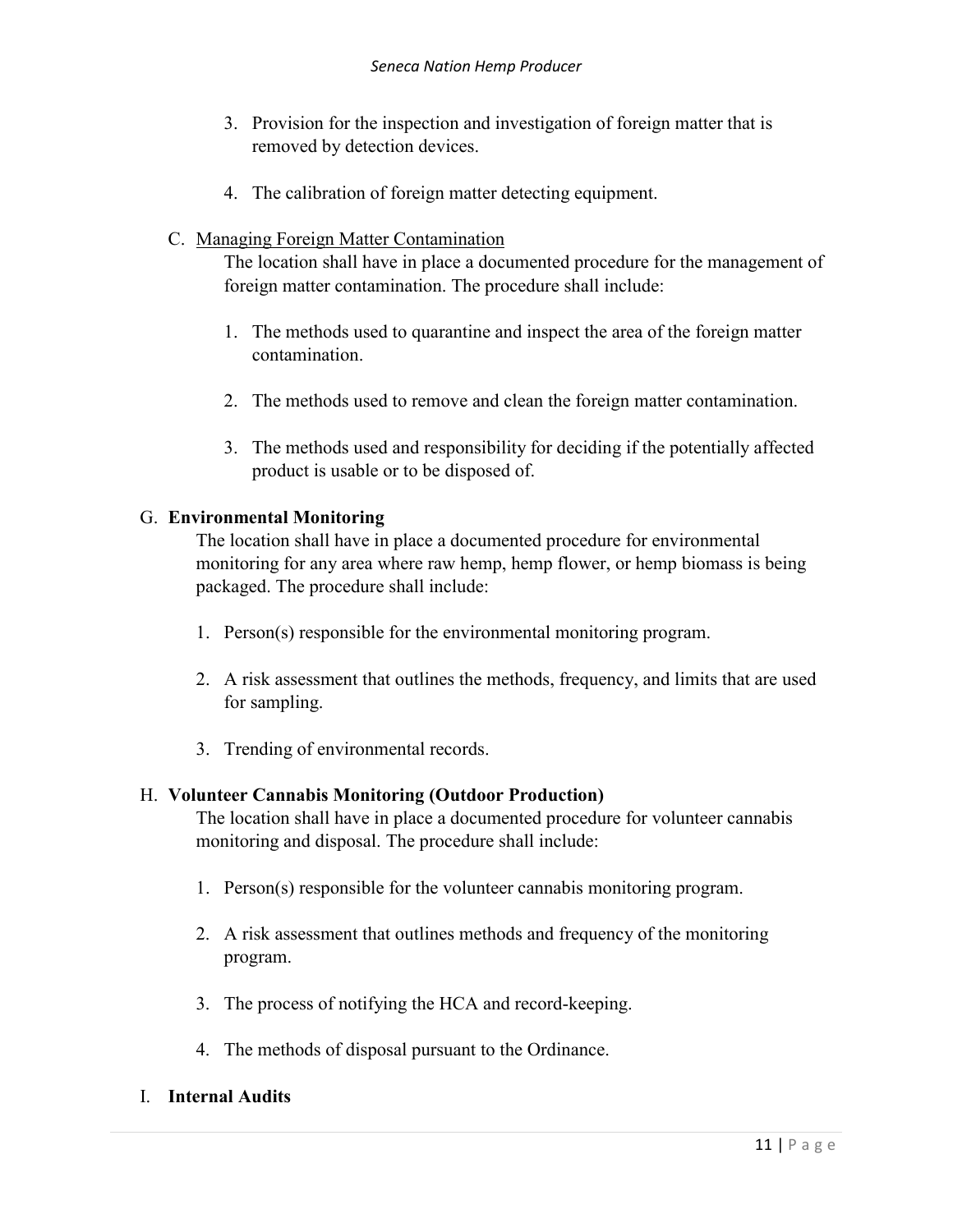The location shall conduct internal audits to verify the effectiveness of the entire hemp operations at least annually. The location shall have in place a documented procedure for conducting internal audits. The procedure shall include:

- 1. Person(s) responsible for conducting internal audits and how the location ensures staff carrying out internal audits are competent and qualified.
- 2. Methods and frequency of internal audits.
- 3. How the location communicates audit results and corrective actions to relevant staff.
- 4. Trending of audit records and corrective actions.

## J. **Storage and Distribution**

A. Stock Management

The location shall have a system in place to ensure that raw materials, agricultural inputs, and other products are utilized to ensure effective stock rotation.

B. Dry Storage

The location shall have an area to store dry products that are suitable for its purpose and constructed to protect the product from contamination. The location shall ensure that packaging material is stored separately from raw materials, including agricultural inputs, and other substances in accordance with their safety data sheets.

## K. **Unloading, Loading, and Shipping Practices**

The location shall have in place a documented procedure for unloading, loading, and shipping practices. The procedure shall include:

- 1. The inspection process before unloading or loading.
- 2. The methods used to ensure minimal exposure of the product to detrimental conditions.
- 3. The methods used to ensure the prevention of cross-contamination and that the product maintains its integrity throughout the unloading, loading, and shipping process.
- 4. The methods used to ensure the load is secure from tampering or external elements.

## L. **Construction and Layout of Buildings and Fields**

A. Fields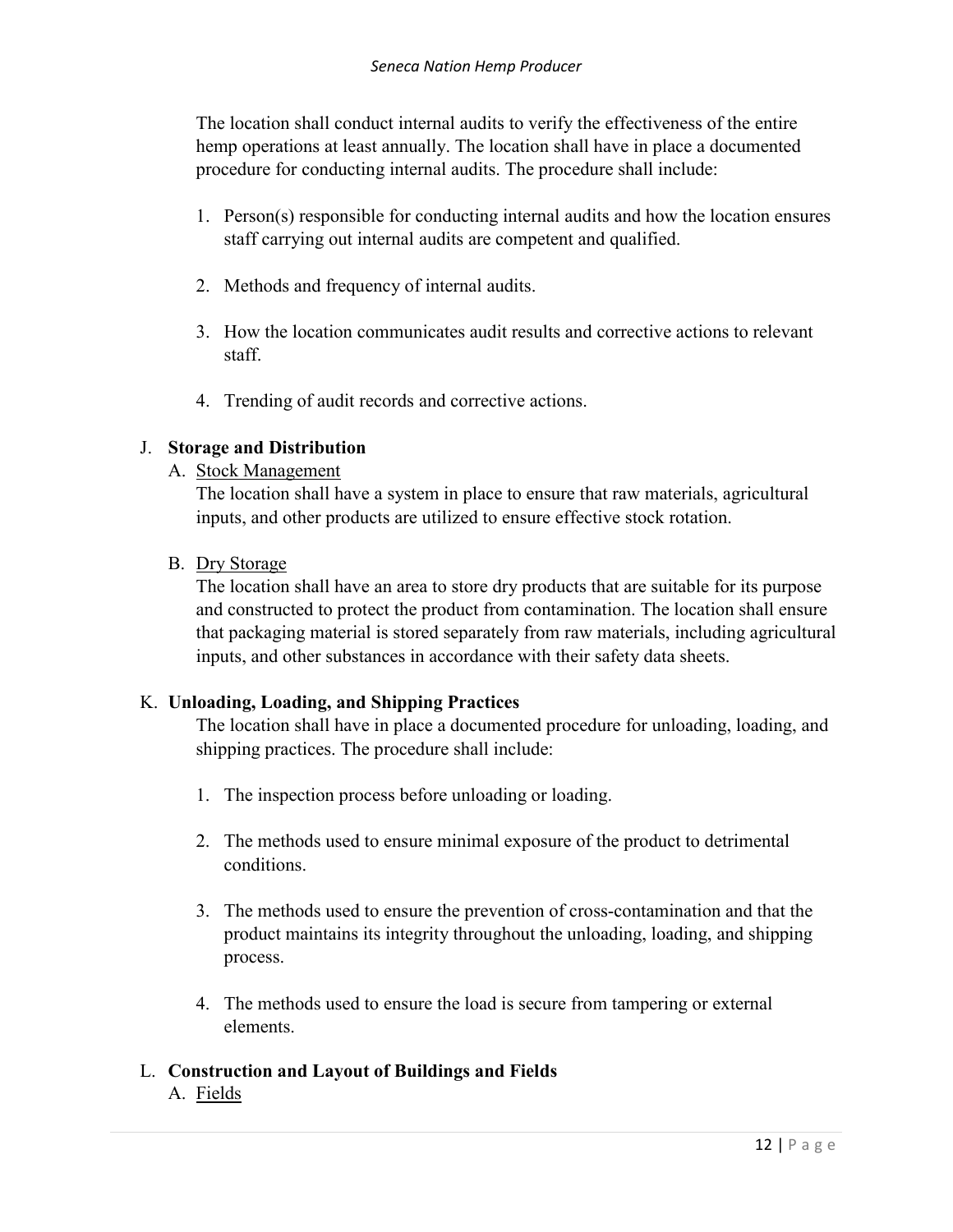The location shall have in place a documented risk assessment of the location's land and adjacent lands to ensure they do not pose a risk to hemp and operational safety or quality. The risk assessment shall include:

1. The history of land use of the location and adjacent lands.

2. The topography or other natural factors that may impact hemp and operational safety or quality.

- 3. Control measures implemented for any known risks associated with the land.
- 4. Methods for a re-evaluation of risk assessments, at a minimum, annually.

#### B. Greenhouses and Other Indoor Facilities – Exterior

The location's indoor facilities shall be located so that they do not interfere with hemp and operational safety or quality and follow all local laws and regulations. The location shall ensure:

- 1. The location's construction is maintained and in good repair.
- 2. The location's grounds and surrounding area are maintained and free from debris, standing water, and excessive dust.
- 3. The location shall maintain all vegetation growth around the exterior of the facility to ensure there is no harborage of pests.
- 4. Roadways, loading and unloading areas under the location's control are maintained and free from debris.

#### C. Greenhouses and Other Indoor Facilities – Interior

The location shall be suitable for the intended purpose and mitigate opportunities for cross-contamination between and during operations. The location shall ensure:

- 1. All floors, walls, doors, windows, ceilings, drains and other building fixtures are constructed to not pose a risk to operational safety or quality, are designed to be easily cleanable, are maintained and in good repair.
- 2. Light fixtures and skylights are constructed to not pose a risk to safety or quality operations, are of appropriate intensity, are maintained and in good repair.
- 3. Windows, light fixtures, and skylights that could pose a risk to product safety and quality are shatterproof or protected against breakage.
- 4. Adequate ventilation and extraction to prevent condensation or excessive dust is provided.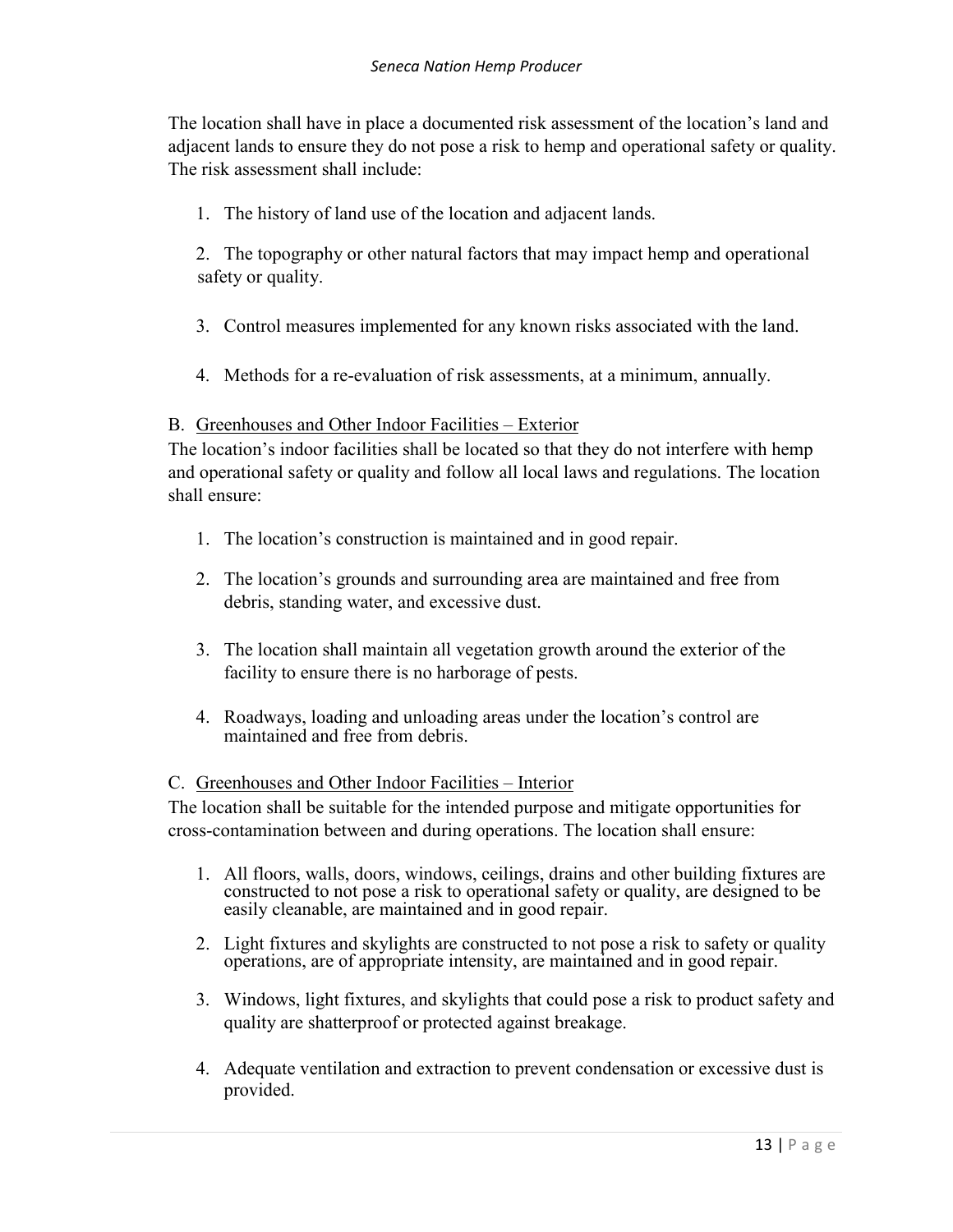5. All external openings are effectively sealed when closed and prevent dust and pests from entering the building.

## M. **Equipment**

The location's equipment shall be suitable for its intended purpose. The location shall ensure all equipment is designed not to pose a risk to operational safety or quality, easily cleanable, maintained, and in good repair. The location shall:

- 1. Ensure all vehicles used for harvesting are maintained and in good repair as to not let lubricant, oil, or other foreign matter to contaminate the hemp.
- 2. Ensure equipment is stored separate from raw materials, agricultural inputs, and is protected from unintentional contamination.
- 3. Ensure vehicles used for transportation of product are used for vehicles intended purpose and is maintained and in good repair.
- 4. Clearly identify all equipment used for non-harvesting practices.
- 5. Ensure all hoses are stored on racks and off the floor.
- 6. Have all tools used for cleaning be color-coded or labeled as to its purpose.

#### N. **Maintenance**

The location shall ensure that the building and equipment are maintained as to not pose a threat to operational safety or quality. The location shall have in place a documented procedure for the maintenance of the building and equipment. The procedure shall include:

- 1. A master preventative maintenance schedule.
- 2. How the location documents unplanned maintenance.
- 3. Process for maintenance staff for alerting the appropriate supervisor when repairs pose a threat to product safety or quality.
- 4. Process for ensuring that product safety or quality is not jeopardized during maintenance.
- 5. Process for ensuring that any product contamination hazards (tools, lubricants, debris, etc.) are completely removed from the area being maintenance before the commencement of operations.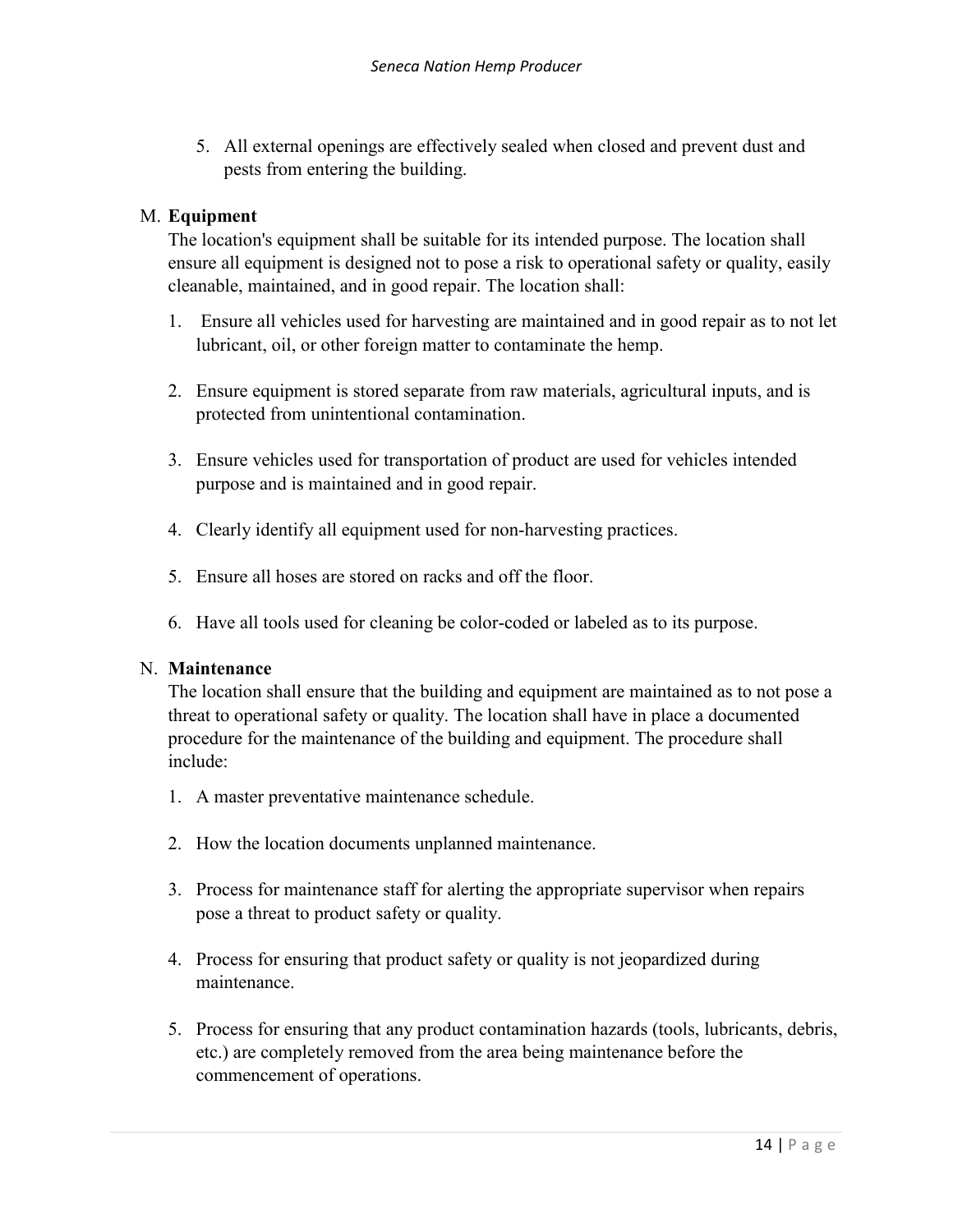6. A provision for how the location controls and monitors temporary repairs, so as not to pose a risk to operational safety or quality and ensures that temporary repairs do not become permanent.

## O. **Calibration**

The location shall ensure all equipment used to measure factors that affect safety, quality, or compliance are calibrated appropriately. The location shall:

- 1. Identify all equipment being calibrated with the valid calibration due date.
- 2. Calibrate equipment against national or international standards and according to regulatory requirements and manufacturer's recommendations.
- 3. Protect calibrated equipment against damage and unauthorized adjustment.

## P. **Water Safety and Quality**

#### **A. Water Safety and Quality Management**

The location shall have a documented water management plan to ensure operational safety, quality, and regulatory compliance. The water management plan shall include:

- 1. A current detailed description of the flow of water used on-site including how the water is sourced and stored.
- 2. How water systems intended to carry wastewater are separated from water systems delivering agricultural water.
- 3. A risk assessment of the location's water system to determine the frequency of water testing and cleaning.
- 4. Microbiological and chemical analysis of the onsite water supply at a frequency decided by the location's water system risk assessment conducted by an accredited International Organization for Standardization (ISO) 17025 laboratory.
- 5. Methods the location uses to monitor the water systems effectiveness to product safety and quality.
- 6. How the location ensures all treated water complies with safety and quality specifications and regulatory requirements.
- 7. How the location ensures all water used for washing, treating, cleaning, and handwashing are from a verified potable source and in compliance with regulatory requirements.
- 8. Methods used to prevent backflow or back-siphonage.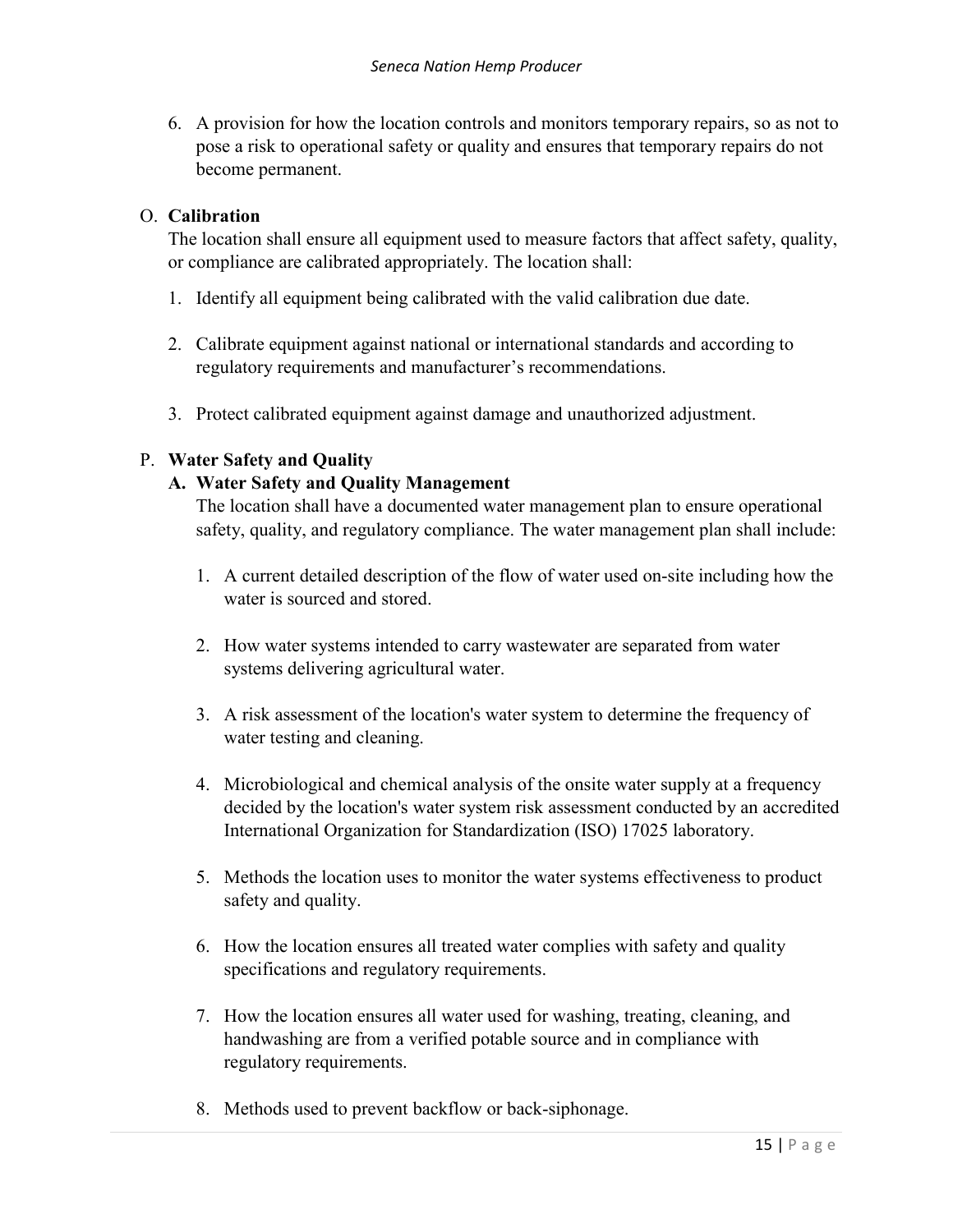9. Methods for which water drainage does not negatively affect the product.

## Q. **Air Safety and Quality**

#### Air Safety and Quality Management

Greenhouses and other indoor facilities shall test ambient air, at minimum, annually. The location shall ensure all air or other gases that come in contact with the product or packaging process is filtered and monitored at an appropriate frequency to ensure it does not pose a risk to product safety or quality. The location shall ensure that appropriate measures are taken for odor elimination.

#### **R. Agriculture Inputs**

**A.** Soil Amendments, Fertilizer, and Grow Mediums

The location shall have a documented procedure in place for soil amendments, fertilizer, and grow media management. The procedure shall:

- 1. Ensure no untreated manure or other untreated natural fertilizers are used.
- 2. Evaluate all soil amendments, fertilizers, or grow media for any potential hazards.
- 3. Outline the methods used to treat manure and other untreated organic soil amendments.
- 4. Outline the verification process of treated manure and other organic soil amendments.
- 5. Ensure all applications of soil amendments, fertilizers, and grow media meet safety and quality specifications and regulatory compliance.
- 6. Outline how the location records and tracks the usage of soil amendments, fertilizers, and grow medias.
- 7. Ensure that inorganic and organic soil amendments, fertilizers, and grow media are stored separately and in a manner that does not pose a risk to product safety or quality.

#### **B.** Agriculture Chemicals

The location shall have a documented procedure in place for agricultural chemical management. The procedure shall ensure:

1. All agricultural chemicals are authorized for the cultivation of hemp by local regulatory authority.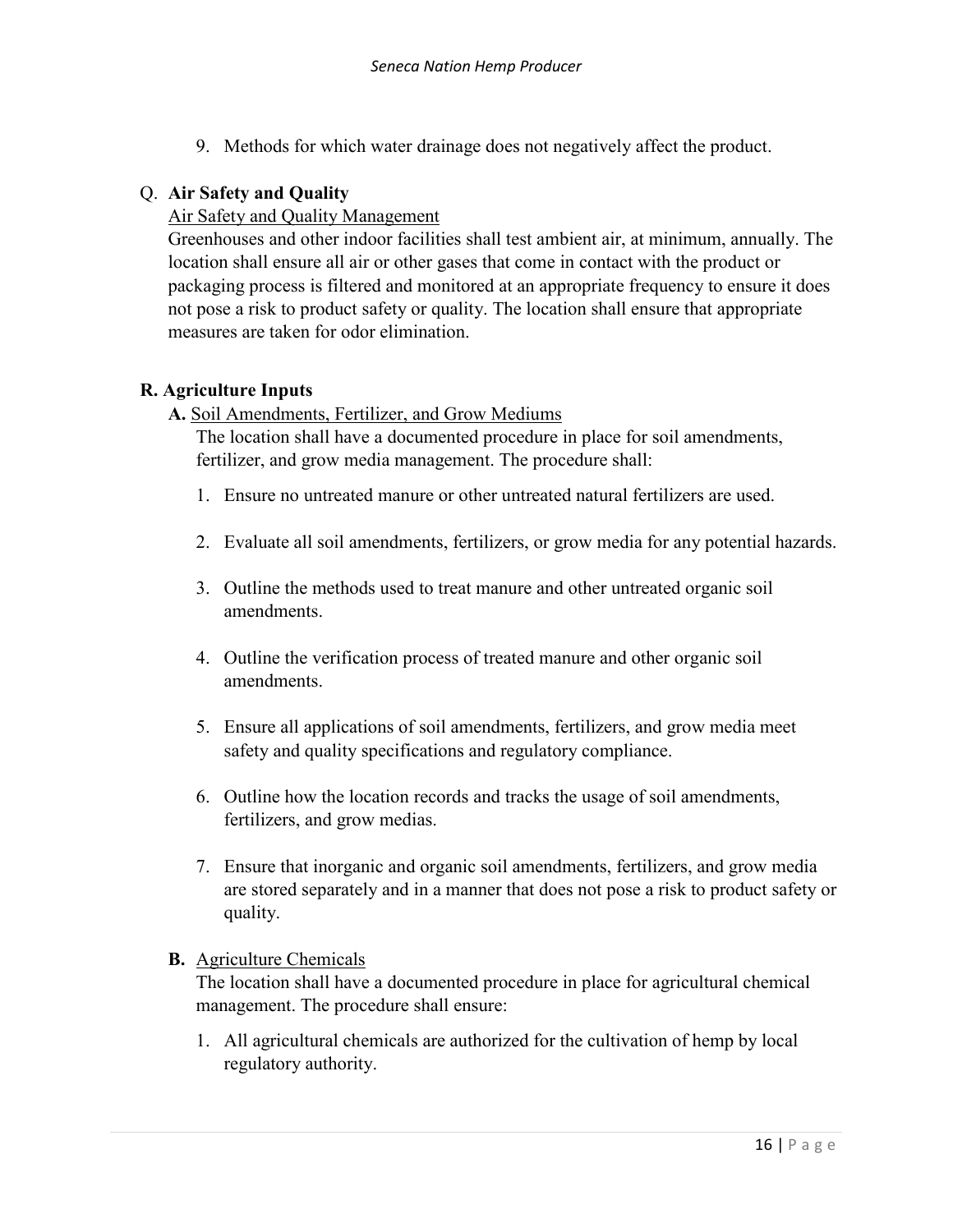- 2. All agricultural chemicals are used according to the manufacturer's requirements.
- 3. Agricultural chemical residues do not exceed regulatory requirements.
- 4. Employees or contractors who apply agricultural chemicals are qualified and trained in the proper application the specific agricultural chemical being applied
- 5. All documentation of agricultural chemicals are maintained and meet regulatory requirements and include the date of application, the chemical used, which hemp plants were sprayed, and the concentration

## **S. Waste Management**

A. Standard Waste Disposal

The location shall ensure all standard waste is removed regularly to prevent accumulation and the attraction of pests. The location shall ensure the designated waste areas and containers are:

- 1. Clearly identified.
- 2. Clean and maintained regularly.
- 3. Kept sealed or closed when possible.
- 4. Removed or emptied regularly.

## B. Hemp Waste Disposal

The location shall ensure all hemp waste is disposed of according to regulatory requirements and does not accumulate. The location shall ensure all hemp waste and waste areas are:

- 1. Clearly identified and labeled according to regulatory requirements.
- 2. Cleaned and maintained regularly.
- 3. Kept sealed and restricted to authorized personnel.
- 4. Removed regularly and according to regulatory requirements.

# **T. Pest and Animal Prevention**

**A.** Pest and Animal Control Program

The location shall effectively prevent pest and animal infestations. The presence of pest and animal infestations on location shall be identified and eliminated so that they do not pose a risk to product safety or quality. The location shall have in place a documented pest and animal control program that is reviewed annually, at a minimum. The program shall:

1. Clearly define the responsibilities of the location and/or contractors involved in the development, implementation, and maintenance of the pest and animal control program.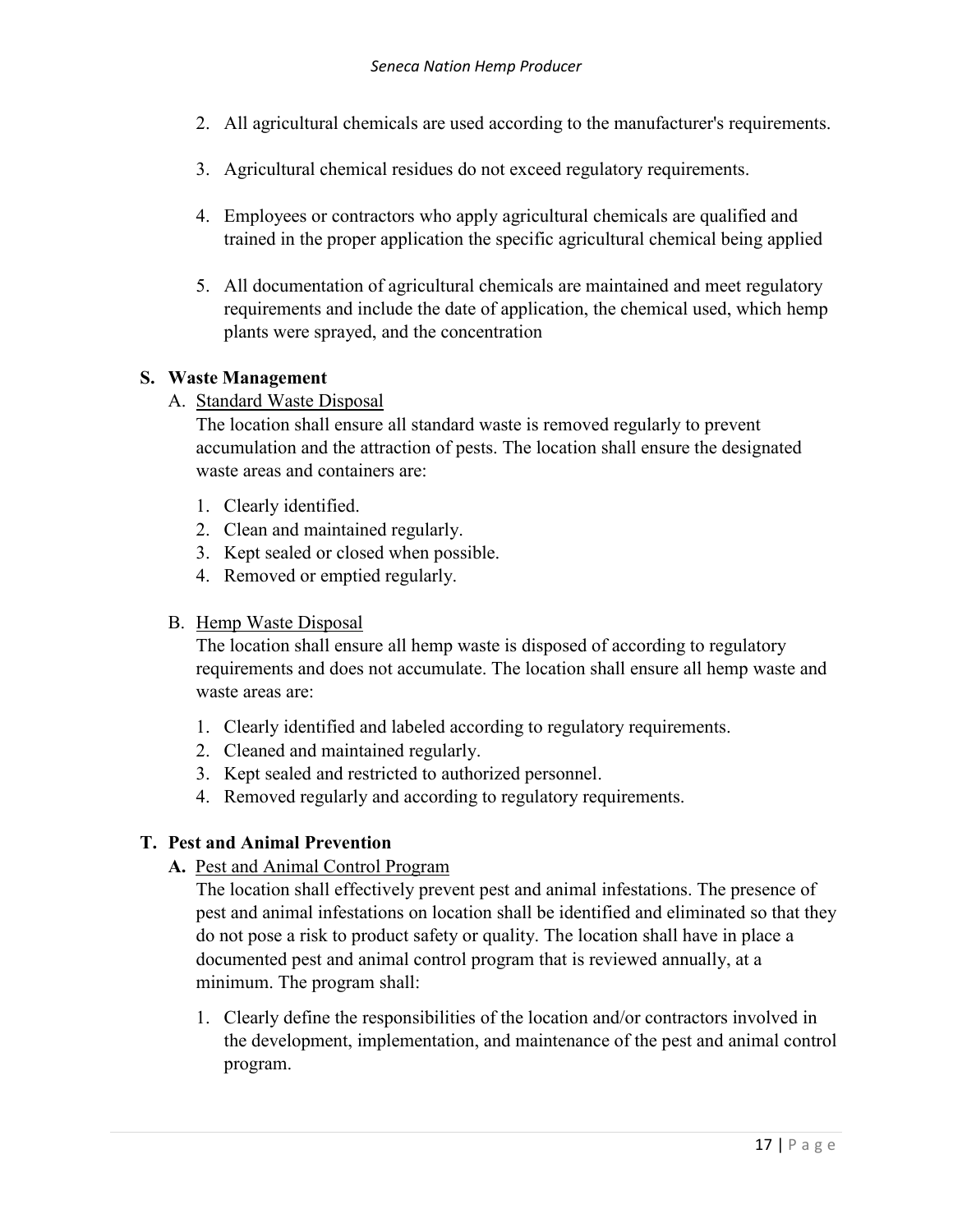- 2. Include a trap and bait station map that identifies the type, location and number of the trap or bait stations used.
- 3. Ensure that traps, bait stations, insect light traps, and pheromone traps are located as to not pose a risk to product safety or quality.
- 4. Include a list of regulatory compliant pesticides used with their Safety Data Sheets (SDS).
- 5. Include the frequency of the monitoring of pest and animal traps or bait stations.
- 6. Include how the location records and trends the sighting of pests and animals and how the location effectively handles recommendations from pest and animal control personnel.
- 7. Describe what to do when staff come in contact with a trap or bait stations contents.

# **B.** Pest and Animal Control Personnel

The location shall ensure that all personnel, either location staff or external contractors, involved with the application of pesticides do not pose a threat to product safety or quality. Pest and animal control personnel shall:

- 1. Be trained and qualified to conduct pest and animal control activities and meet regulatory compliance.
- 2. Be licensed and approved by the relevant authorities.
- 3. Only use regulatory compliant pesticides.
- 4. Provide a documented report of findings and pesticides used during the inspection.

## **U. Cleaning and Sanitation**

## Cleaning and Sanitation Program

The location shall ensure the building and equipment are maintained cleanly and hygienically, as to not pose a risk to operational safety or quality. Cleaning operations should not pose a potential risk to safety or quality. Suitable cleaning areas should be provided for the cleaning of equipment and tools. Storage for clean equipment and tools should be separate from dirty equipment and tools. The location shall have in place a written cleaning and sanitation program. The program shall include:

- 1. What is to be cleaned.
- 2. Method for cleaning, including what cleaning chemicals and materials are to be used.
- 3. The frequency of cleaning based on risk.
- 4. Person(s) responsible for cleaning.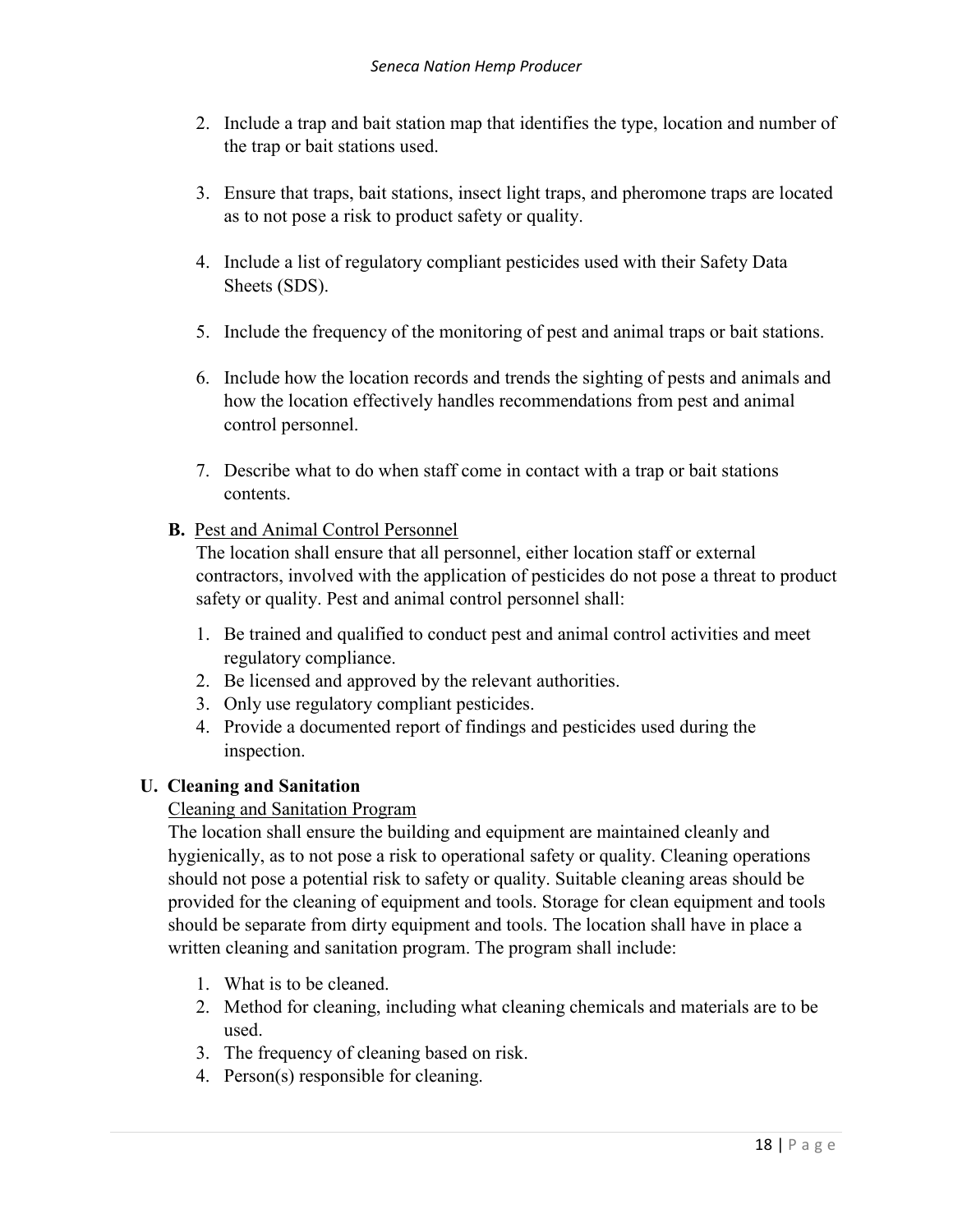5. Person(s) responsible for cleaning verification and what method is used to verify cleanliness.

## **V. Chemical Controls**

## Chemical Control and Storage

The location shall control and store all chemicals in compliance with regulatory requirements. The location shall:

- 1. Have a chemical approval procedure and list of approved chemicals specific to that location's operations.
- 2. Store all chemicals to ensure that they do not pose a risk to product safety or quality.
- 3. Store food-grade chemicals separately from non-food grade chemicals.
- 4. Store chemicals in their original container or clearly labeled secondary containers.
- 5. Ensure that chemical storage areas are adequately ventilated, have appropriate signage identifying the area, and be restricted to authorized personnel only.
- 6. Ensure that chemical storage areas include the appropriate protective clothing, first aid equipment, and a list of approved chemicals with their respective Safety Data Sheets (SDS).
- 7. Dispose of all chemicals in accordance with regulatory compliance.

## **W. Personnel Hygiene and Welfare**

#### A. Hand Washing

The location shall ensure personnel are effectively washing their hands at appropriate frequencies. The location shall ensure:

- 1. All personnel have clean hands and that hands are washed after handling something that could pose a threat to operational safety or quality.
- 2. Hand washing stations are easily accessible.
- 3. Hand washing stations have a potable water supply, are at the appropriate temperature, and are installed with a hands-free soap dispenser and paper towel dispenser.
- 4. Signage instructing personnel to wash their hands is prominently displayed near hand washing stations in a language understood by all staff.

## B. Personnel Health Control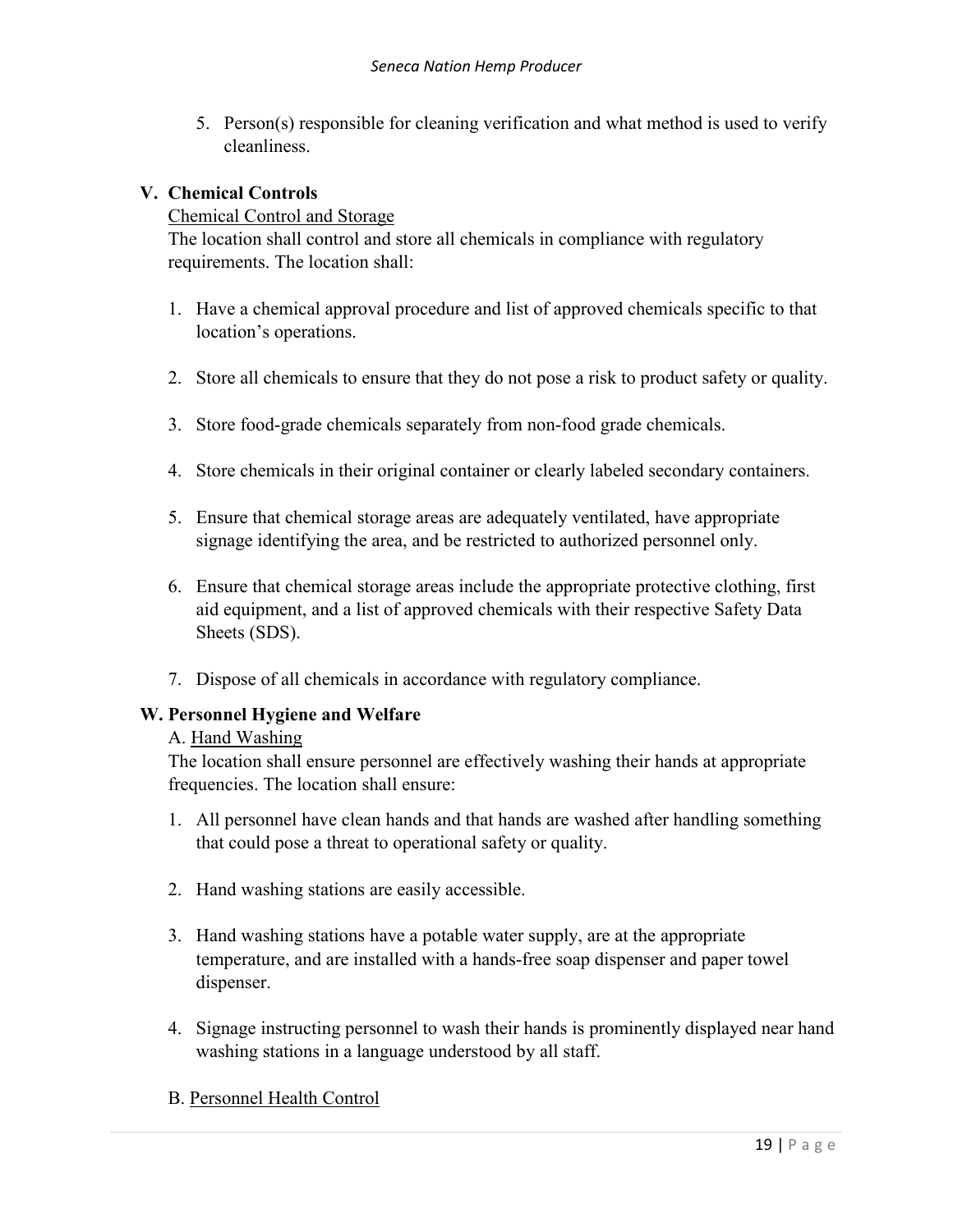The location shall have a procedure in place to ensure employees are not a vector for the transmission of diseases to products. The location shall:

- 1. Inform all employees of the signs and symptoms of infectious diseases which would prevent them from working with products.
- 2. Have a system in place for all employees to report symptoms to senior management.
- 3. Ensure employees with exposed cuts, sores or lesions do not handle product.
- 4. Ensure minor exposed cuts are covered with bandages and disposable gloves.
- 5. Ensure areas, where the spillage of bodily fluids (blood, vomit, etc.) occurs, are adequately quarantined, cleaned, and sanitized, and released by authorized personnel.

#### C. Personnel Hygiene Practices

The location shall have a procedure in place to ensure that personnel practices do not negatively affect product safety or quality. The procedure shall ensure:

- 1. Smoking, chewing tobacco, eating, and drinking are only conducted in permitted areas away from growing, harvesting, or packaging areas (drinking water is permitted as long as it does not pose a risk to operational safety or quality).
- 2. Personnel do not wear false fingernails, fingernail polish, or false eyelashes.
- 3. Personnel fingernails are kept short and clean.
- 4. Personnel do not wear excessive perfume or aftershave.

## D. Clothing, Jewelry, and Personnel Belongings

The location shall have in place procedures to ensure that personnel clothing, jewelry, and other personnel belongings do not pose a risk to product safety or quality. The location shall ensure:

- 1. That there are a sufficient number of protective clothing items for each employee.
- 2. Protective clothing is suitable to prevent contamination of the hemp and operations.
- 3. Racks are provided at staff amenities entrances and exits to ensure there is no contamination of clothing.
- 4. That all protective clothing (unless disposable) is effectively cleaned, either by an approved contractor or in house/policy, at a frequency that minimizes risk to product safety and quality.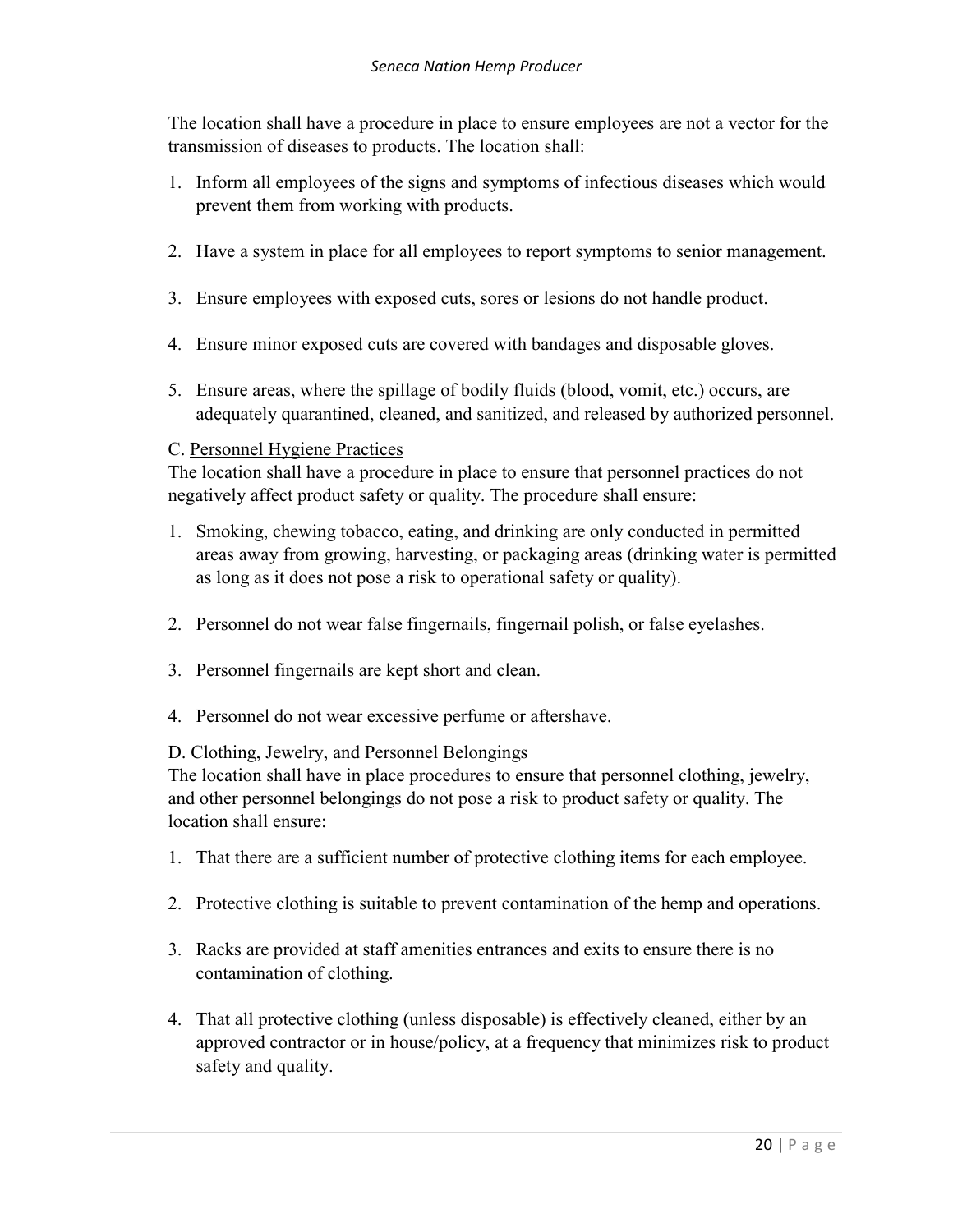- 5. That dirty and clean protective clothing is adequately separated, and clean clothes are protected from contamination.
- 6. Gloves are replaced or cleaned at a frequency that does not pose a risk to product safety or quality.
- 7. No jewelry, except for a plain wedding band or medical alert bracelet, shall be worn.

## **X. Employee Facilities**

The location shall ensure employee facilities are sufficient to accommodate all personnel, are clean and maintained, and are designed to minimize the potential risk of product safety and quality. The location shall ensure:

- 1. Restrooms are easily accessible to personnel and are designed to not pose a risk to operational safety or quality.
- 2. Changing facilities are provided for all personnel and provide an area for employees to store personal items and outside clothing.
- 3. Lunch facilities are separated from harvesting and packaging areas and provide an area for employees to store their food in a clean and hygienic manner.

## **Y. Visitors**

The location shall have a system in place to ensure no visitor poses a threat to operational safety or quality. Visitors shall:

- 1. Not be allowed to enter growing, harvesting or field packaging areas if they are showing signs of illness.
- 2. Wear suitable clothing and footwear.
- 3. Remove all jewelry and other loose objects. (Exceptions may be made for wedding bands, upon entity's discretion, applying mitigation measures, and/or assuming any risks).
- 4. Practice good personal hygiene and handwashing practices.

## **Z. Training**

## Training of Personnel

The location shall have in place a documented training program to ensure that all personnel, including temporary employees and contractors, are adequately trained before commencing work. The training program shall include:

- 1. A training matrix indicating what each employee has been trained on.
- 2. A provision for refresher training completed at least annually.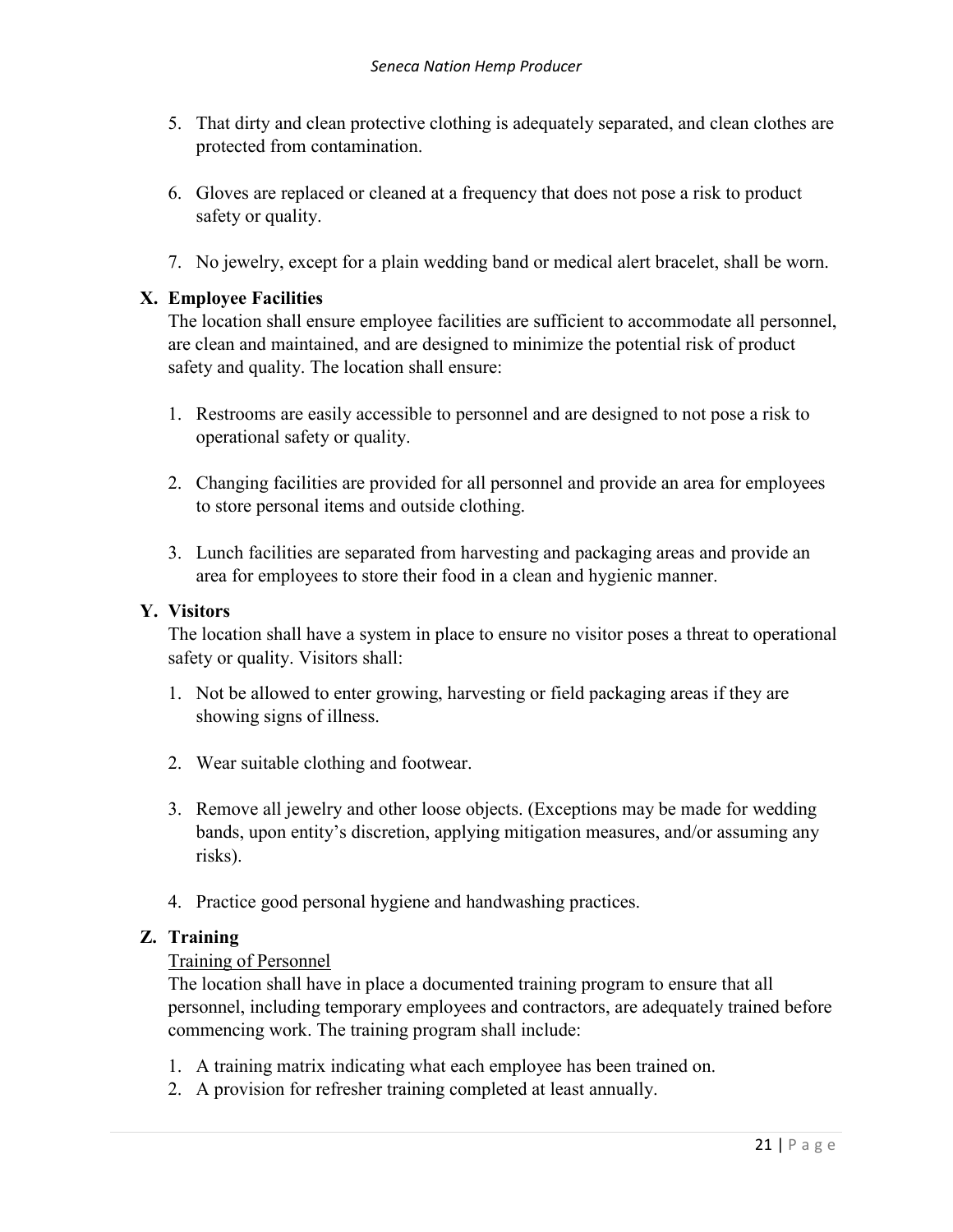# **7. RECORD MANAGEMENT**

Audit and Inspection related program documentation is retained by the HCA in a secure manner. Only authorized personnel may access the program's audit and inspection records. The content of all records, whether audit or inspection data or working papers, shall be considered confidential to the entity to which the content or data belongs unless otherwise specified in the audit plan. Audit records are retained by the HCA for three (3) years from the date of audit and/or inspection.

# **8. ROLES AND RESPONSIBILITES**

#### **A. Audit Authority Responsibilities** – the audit authority shall:

- 1. Determine the need for and initiate and audit;
- 2. Specify or approve the audit objectives;
- 3. Select the auditing body; and
- 4. Support the audit process.

#### **B. Auditing Body Responsibilities** – the auditing body shall:

- 1. Provide or acquire a valid audit program;
- 2. Provide qualified auditors;
- 3. Select a lead auditor;
- 4. Coordinate with the audit authority;
- 5. Provide quality assurance and quality control of their audit procedures, auditor qualifications, auditor effectiveness, and audit reports;
- 6. Provide support for the management and accountability of the audit working papers, collected data, audit findings, and audit reports; and
- 7. Disclose to the audit authority issues that compromise the auditing body, or audit team objectivity.

#### **C. Lead Auditor Responsibilities** – the lead auditor shall:

- 1. Ensure the audit process is efficient and effective;
- 2. Develop or lead the effort to develop the audit plan and coordinate with the audit authority as needed to meet the audit objectives;
- 3. Gather appropriate background information from the audited entity to support audit preparation and planning;
- 4. Communicate with the audited entity and manage audit plan issues. For example: schedule, logistics, access, availability, audit team needs, and health and safety precautions;
- 5. Assemble and manage a qualified audit team as needed;
- 6. Serve as the primary point of communication between the audit team and others;
- 7. Coordinate to prevent and resolve problems that could affect audit quality and timeliness;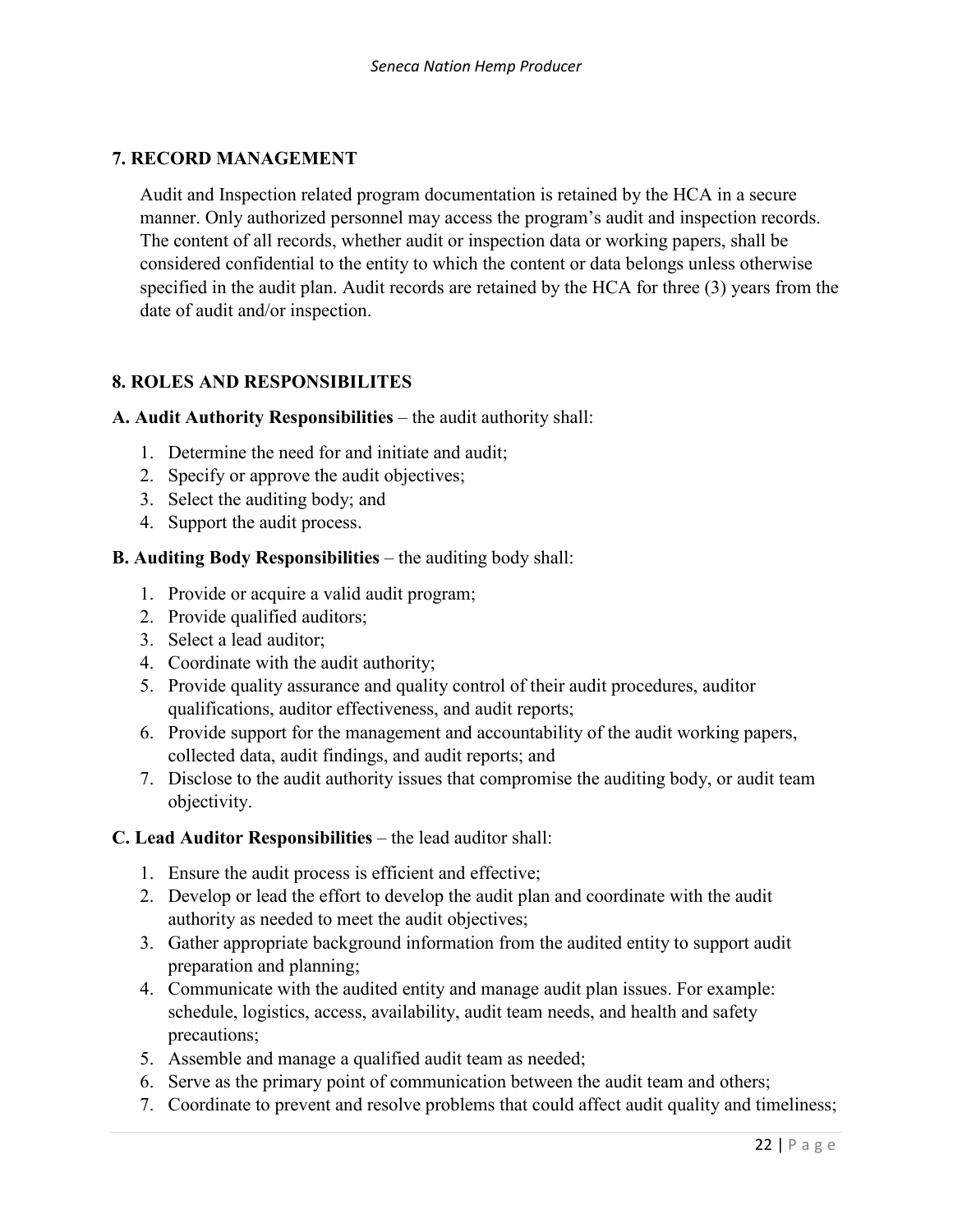- 8. Ensure the audit is conducted in accordance with this practice;
- 9. Notify the audit authority of conditions that may prevent audit completion in accordance with this practice;
- 10. Prepare an audit report; and
- 11. Communicate in writing with the audited entity regarding audit report status and issues. For example: initial findings, responses to findings, negative findings resolved during the audit, action plans that are in place, open audit issues, findings that lack objective evidence.
- **D. Auditor Responsibilities** the auditor shall:
	- 1. Support the lead auditor in completing an audit (where applicable);
	- 2. Understand the audit plan and their individual area of responsibility;
	- 3. Follow lead auditor direction;
	- 4. Review audit criteria and any protocols to be used, and establish a personal work plan for assigned areas of responsibility;
	- 5. Collect sufficient relevant audit data and document data sources to support audit findings;
	- 6. Maintain audit data and documentation in a secure manner;
	- 7. Organize the working papers, document the audit findings and objective evidence, and prepare the audit report(s) or manage efforts to accomplish such; and
	- 8. Disclose issues to the auditing body that may compromise objectivity.

#### **E. Audited Entity Responsibilities** – the audited entity shall:

- 1. Ensure that the audit is supported, including cooperating with the auditors to ensure that audit objectives are met;
- 2. Provide the auditing body with requested background information in a timely manner;
- 3. Ensure audit team is safe, timely, and has complete access;
- 4. Inform audit team of relevant health and safety requirements and practices;
- 5. Provide audit team, for the duration of the audit, with secure and reasonable support needs;
- 6. Provide the audit team with facility escorts knowledgeable of audited entity operations, to accompany auditors on physical inspections;
- 7. Assist auditor in identifying pertinent personnel and in scheduling interviews;
- 8. Ensure audit team access to documents needed to develop audit findings;
- 9. Ensure that the facilities, documents, records, methods, and operations audited accurately represent normal conditions as well as known abnormal conditions;
- 10. Inform audit team of abnormal conditions;
- 11. Evaluate and retain audit reports and determine appropriate follow-up activities;
- 12. Take measures to ensure that the audit team is provided with accurate and complete answers to questions;
- 13. Promptly notify the audit team if there is disagreement with an audit finding; and
- 14. If requested, provide comments on draft audit findings.

#### F. **Auditor Qualifications and Staffing**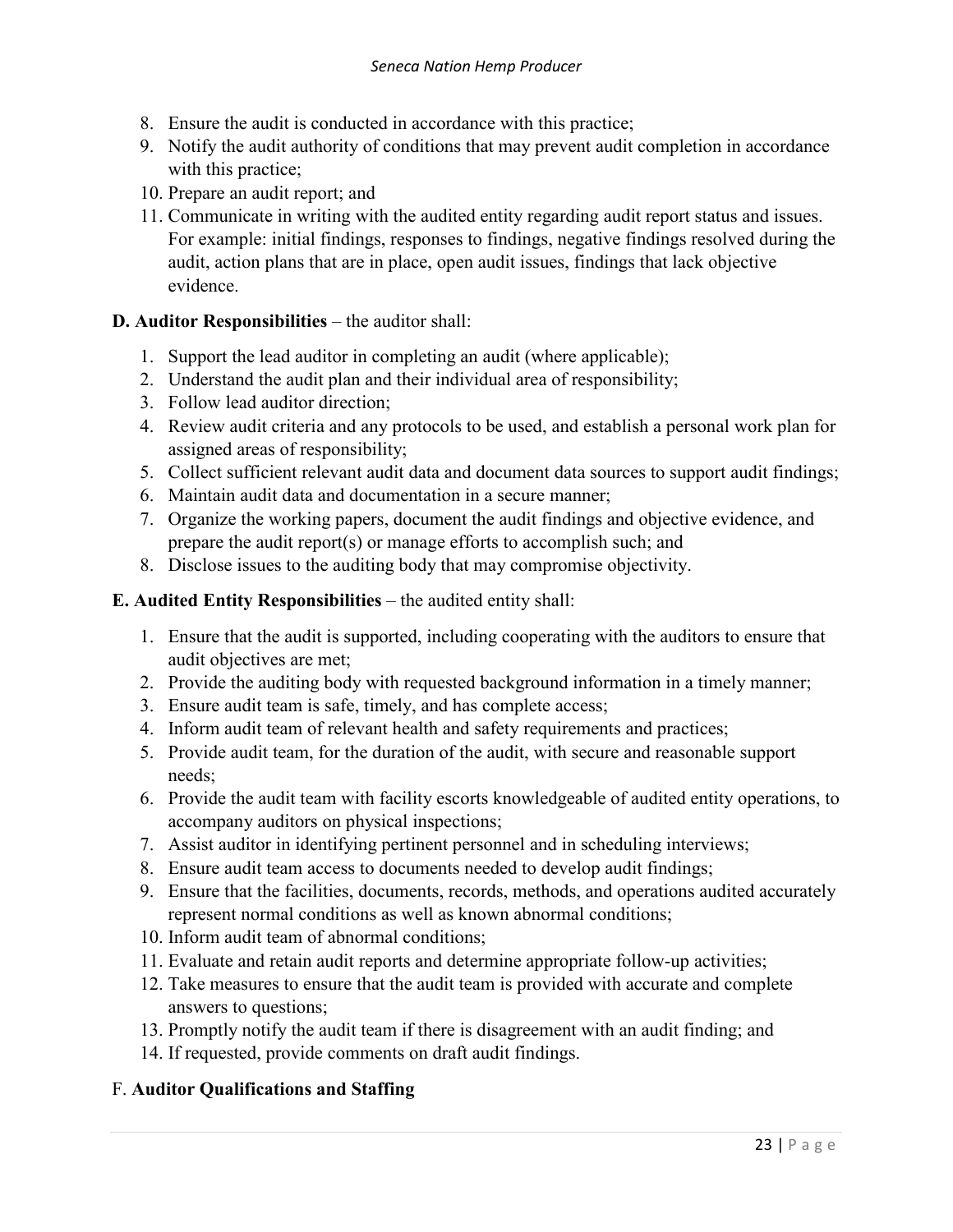- 1. Competence:
	- a. An auditor shall conduct an audit with the care, diligence, skill, and judgment expected of a professional auditor in similar circumstances.
	- b. An auditor shall have a working knowledge of the provisions of this practice and audit criteria relevant to her or his area of audit responsibility.
- 2. Objectivity:
	- a. Auditors shall disclose actual or potential issues compromising objectivity.
	- b. The auditing body shall disclose actual or potential issues compromising objectivity.
- 3. Independence:
	- a. An auditor should be independent of the audited entity. As applied to internal audits, this would require that the auditor does not have direct responsibility for the compliance of the operation under review.
- 4. Audit Team Staffing:
	- a. The audit team shall collectively be able to implement the audit plan. The following shall be considered in assembling an audit team:
		- i. Knowledge of audited entity operations;
		- ii. Knowledge of audit criteria;
		- iii. Experience in auditing;
		- iv. Workload;
		- v. Communication, language, technical, or other skills needed;
		- vi. Knowledge of this practice;
		- vii. Ability to remain objective;
		- viii. Ability to manage confidential business information; and
		- ix. Other audit authority requirements.